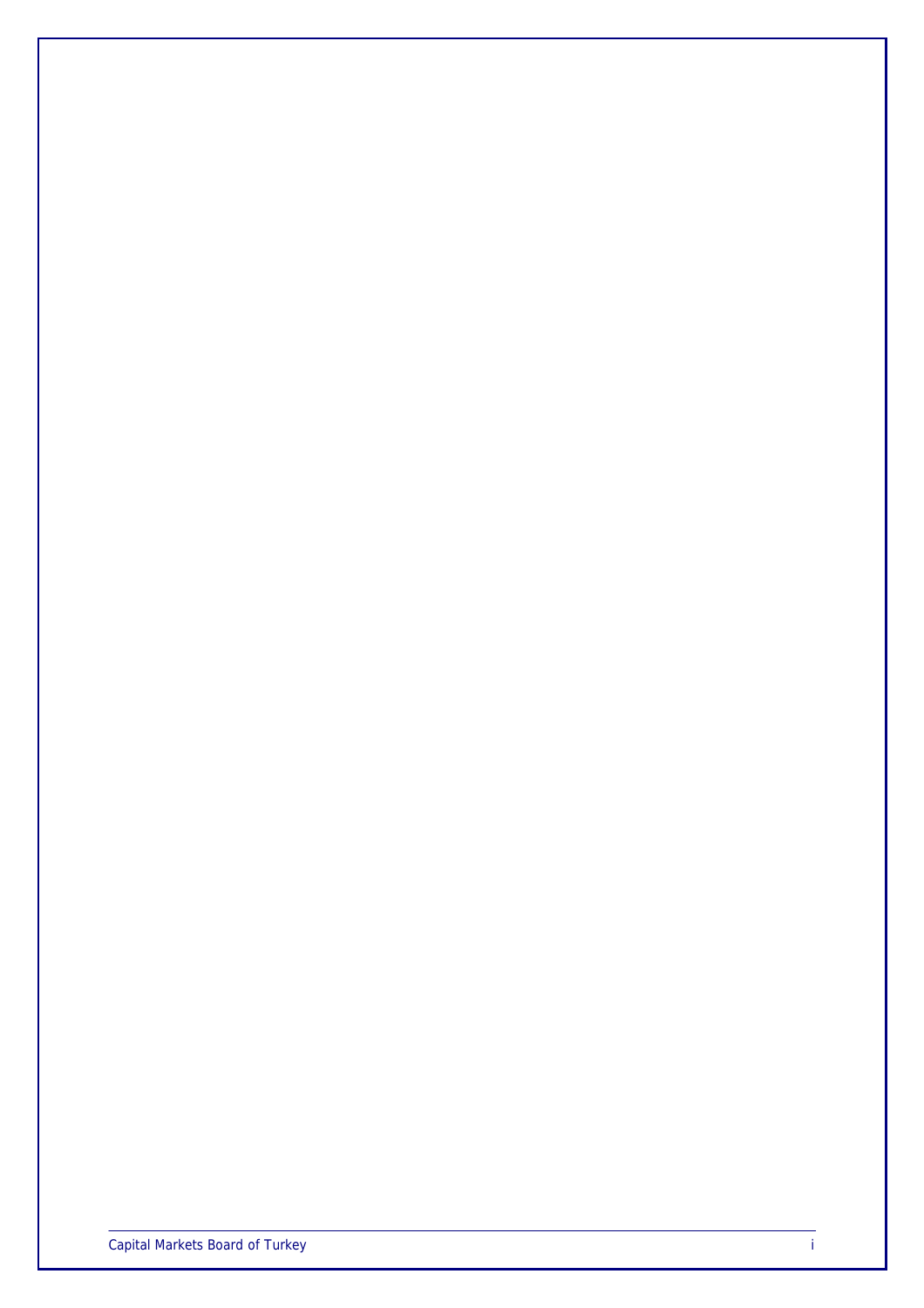# **Developments in Turkish Capital Markets**

# **CONTENTS**

| 1.3.1. |  |
|--------|--|
|        |  |
|        |  |
|        |  |
| 1.4.1. |  |
| 1.4.2. |  |
| 1.4.3. |  |
| 1.4.4. |  |
| 1.4.5. |  |
| 1.4.6. |  |
| 1.4.7. |  |
| 1.4.8. |  |
| 1.4.9. |  |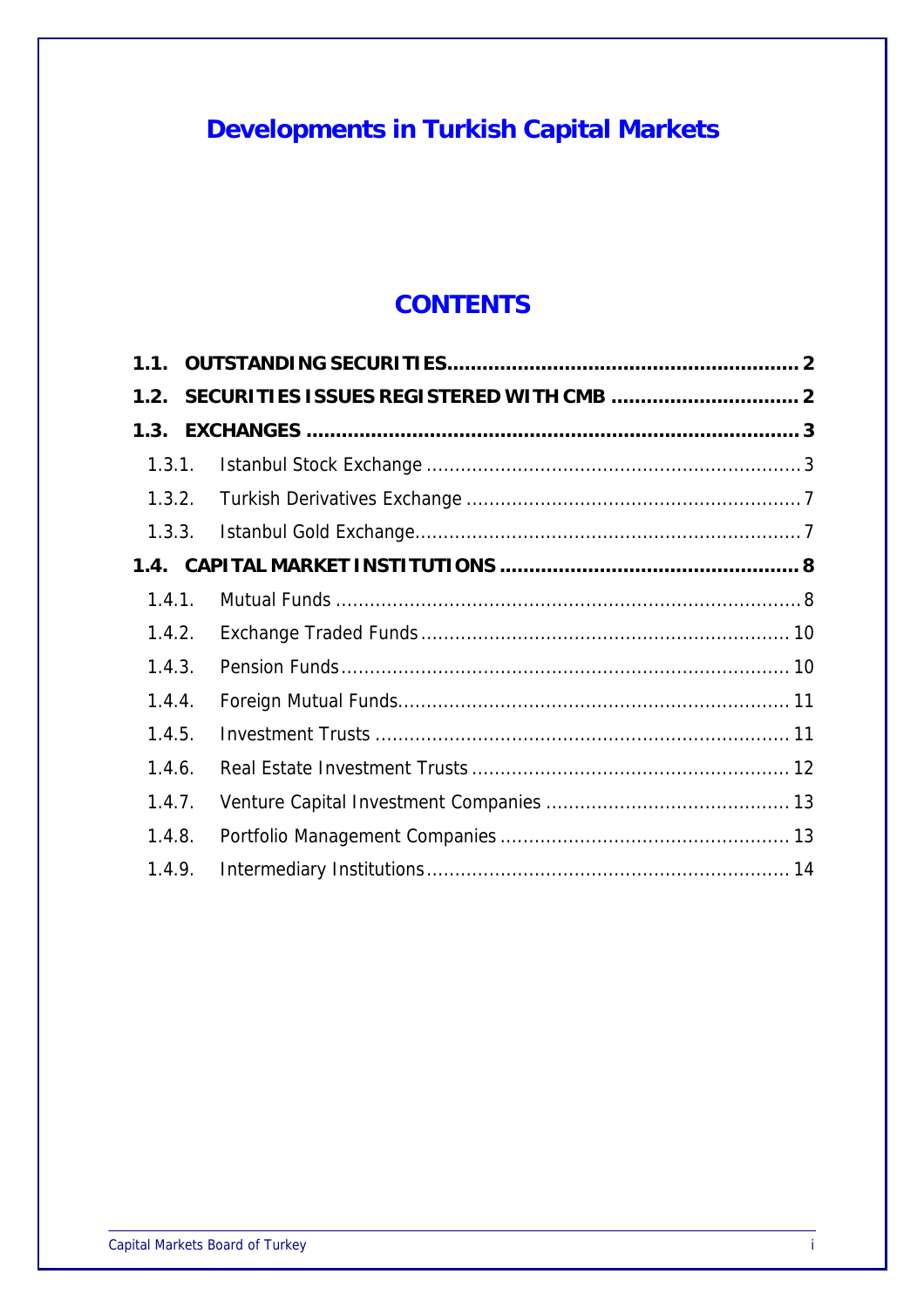# **GRAPHS**

| GRAPH 7: PORTFOLIO DISTRIBUTION OF REAL ESTATE INVESTMENT TRUSTS (JUNE 2007) 12     |
|-------------------------------------------------------------------------------------|
| GRAPH 8: PORTFOLIO DISTRIBUTION OF VENTURE CAPITAL INVESTMENT COMPANIES (JUNE 2007) |
|                                                                                     |
| GRAPH 9: PORTFOLIO SIZE MANAGED BY PORTFOLIO MANAGEMENT COMPANIES 14                |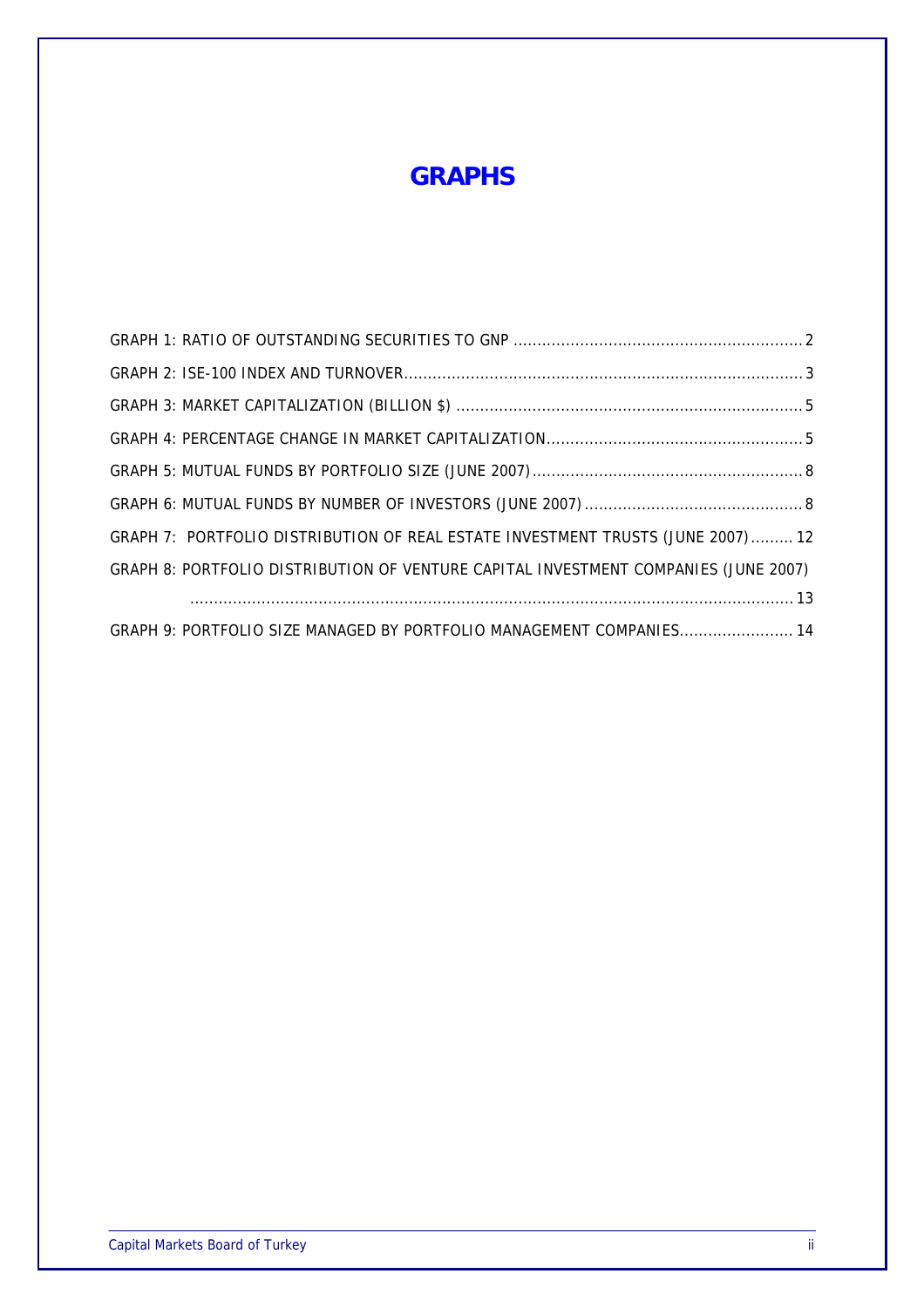# **ABBREVIATIONS**

| <b>IGE</b>     | : Istanbul Gold Exchange                                               |
|----------------|------------------------------------------------------------------------|
| <b>ISE</b>     | : Istanbul Stock Exchange                                              |
| <b>CRA</b>     | : Central Registry Agency Inc.                                         |
| <b>CMB</b>     | : Capital Markets Board of Turkey                                      |
| TAKASBANK      | : ISE Clearing and Settlement Inc.                                     |
| CBRT           | : Central Bank of the Republic of Turkey                               |
| <b>WPE</b>     | : Wholesale Price Index                                                |
| <b>TSPAKB</b>  | : Association of Capital Market Intermediary Institutions<br>of Turkey |
| <b>CPI</b>     | : Consumer Price Index                                                 |
| <b>TURKDEX</b> | : Turkish Derivatives Exchange                                         |
| <b>GNP</b>     | : Gross National Product                                               |
| GDP            | : Gross Domestic Product                                               |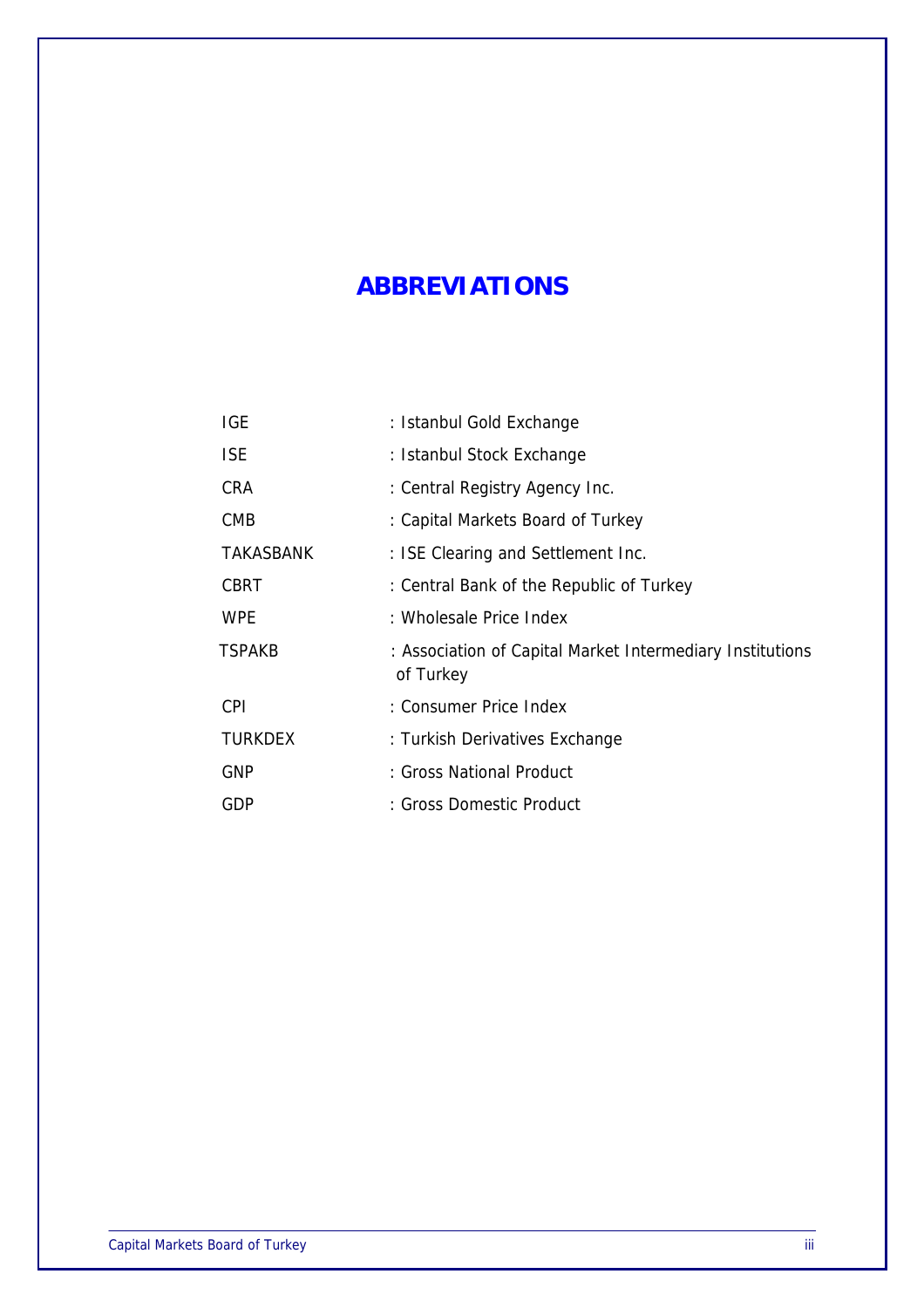#### **DEVELOPMENTS IN TURKISH CAPITAL MARKETS**

|     |                                                        |                      | 2003           | 2004      | 2005           | 2006           | 2007/06        |
|-----|--------------------------------------------------------|----------------------|----------------|-----------|----------------|----------------|----------------|
| 1.  | NO. OF COMPANIES REGISTERED WITH CMB (1)               |                      | 631            | 625       | 614            | 605            | 608            |
|     | <b>ISE Companies</b>                                   |                      | 298            | 307       | 316            | 329            | 333            |
|     | Companies Traded on ISE                                |                      | 285            | 297       | 304            | 316            | 322            |
|     | Companies Traded outside ISE                           |                      | 13             | 10        | 12             | 13             | 11             |
|     | <b>ISE Market Capitalization</b>                       | <b>Million YTL</b>   | 96.073         | 132.556   | 218.318        | 230.038        | 289.017        |
|     |                                                        | Million \$           | 69.003         | 98.073    | 162.814        | 163.775        | 221.689        |
|     | ISE Market Capitalization (Based on Free Float) (2)    | <b>Million YTL</b>   | 23.864         | 36.453    | 68.390         | 75.569         | 92.699         |
|     |                                                        | Million \$           | 1.714          | 27.108    | 51.003         | 53.504         | 71.104         |
|     | ISE Equities Investors (3)                             |                      | 1.122.372      | 1.416.615 | 1.068.584      | 1.021.446      | 1.021.446      |
|     | Foreign Investors custody accounts share in total (%)  |                      | 52,2           | 57,0      | 66,3           | 65,3           | 70,50          |
|     | Domestic Investors custody accounts share in total (%) |                      | 47,8           | 43,0      | 33,7           | 34,7           | 29,50          |
|     | No. of Mutual Fund Investors                           |                      | 2.204.924      | 2.632.462 | 2.997.771      | 2.470.909      | 2.996.980      |
|     | No. of Pension Fund Investors                          |                      | $\sim$         | 324.583   | 666.142        | 1.133.844      | 1.351.765      |
| 2.  | <b>INTERNEDIARY INSTITUTIONS</b>                       |                      | 161            | 154       | 149            | 146            | 145            |
|     | No. of Brokerage Houses                                |                      | 117            | 112       | 108            | 106            | 104            |
|     | No. of Banks                                           |                      | 44             | 42        | 41             | 40             | 41             |
| 3.  | NO OF LICENSES GRANTED                                 |                      | 3.525          | 4.858     | 5.444          | 4.506          | 2.785          |
|     | <b>Basic Level</b>                                     |                      | 1.985          | 3.379     | 3.852          | 3.041          | 1.656          |
|     | - Advanced Level                                       |                      | 1.051          | 1.074     | 950            | 796            | 544            |
|     | - Derivatives                                          |                      | 110            | 260       | 464            | 336            | 219            |
|     | <b>Clearing and Operations</b>                         |                      | 318            | 89        | 103            | 62             | 41             |
|     | Appraisal                                              |                      | 61             | 56        | 67             | 190            | 214            |
|     | - Credit Rating                                        |                      |                |           | $\mathbf{1}$   | 39             | 73             |
|     | - Corporate Governance Rating                          |                      |                |           | $\overline{7}$ | 42             | 38             |
| 4.  | <b>MUTUAL FUNDS</b>                                    | No. of Funds         | 245            | 253       | 275            | 289            | 287            |
|     | Portfolio Value                                        | <b>Million YTL</b>   | 19.672         | 24.573    | 29.342         | 23.021         | 24.575         |
|     |                                                        | Million \$           | 14.093         | 18.309    | 21.848         | 16.291         | 18.760         |
| 5.  | <b>PENSION FUNDS</b>                                   | No. of Funds         | $\overline{a}$ | 81        | 96             | 102            | 103            |
|     | Portfolio Value                                        | <b>Million YTL</b>   |                | 296       | 1.219          | 2.821          | 3.746          |
|     |                                                        | Million \$           |                | 219       | 902            | 1.984          | 2.860          |
| 6.  | <b>FOREIGN MUTUAL FUNDS</b>                            | No. of Funds         | 47             | 47        | 53             | 60             | 60             |
|     | Portfolio Value                                        | <b>Million YTL</b>   | 28             | 27        | 34             | 74             | 93             |
|     |                                                        | Million \$           | 20             | 20        | 25             | 52             | 71             |
| 7.  | <b>INVESTMENT TRUSTS</b>                               | No. of Funds         | 22             | 23        | 26             | 30             | 33             |
|     | <b>Net Asset Value</b>                                 | Million YTL          | 224            | 314       | 488            | 540            | 610            |
|     |                                                        | Million \$<br>No. of | 160            | 234       | 364            | 382            | 465            |
| 8.  | <b>REAL ESTATE INVESTMENT TRUSTS</b>                   | Companies            | 9              | 9         | 10             | 11             | 13             |
|     | Portfolio Value                                        | <b>Million YTL</b>   | 1.179          | 1.383     | 2.209          | 2.481          | 3.612          |
|     |                                                        | Million \$           | 845            | 1.030     | 1.645          | 1.756          | 2.756          |
| 9.  | <b>VENTURE CAPITAL INVESTMENT TRUSTS</b>               | No. of<br>Companies  | $1\,$          | 2         | $\overline{2}$ | 2              | $\overline{2}$ |
|     | Portfolio Value                                        | Million YTL          | $\overline{4}$ | 104       | 93             | 127            | 166            |
|     |                                                        | Million \$           | 3              | 78        | 69             | 90             | 126            |
| 10. | PORTFOLIO MANAGEMENT COMPANIES                         | No. of<br>Companies  | 21             | 21        | 19             | 19             | 18             |
|     | Size of Managed Portfolio                              | <b>Million YTL</b>   | 17.784         | 24.453    | 30.226         | 25.964         | 21.373         |
|     |                                                        | Million \$           | 12.759         | 18.105    | 22.395         | 18.259         | 16.304         |
| 11. | INDEPENDENT AUDIT COMPANIES                            |                      | 80             | 83        | 91             | 94             | 96             |
| 12. | REAL ESTATE APPRAISAL COMPANIES                        |                      | 6              | 6         | 9              | 13             | 17             |
| 13. | RATING INSTITUTIONS                                    |                      | $\overline{4}$ | 5         | 6              | $\overline{7}$ | 8              |

#### **TABLE 1: MAIN INDICATORS FOR TURKISH CAPITAL MARKETS**

(1) Inclusive of Mutual Funds and ISE Companies

(2) Free float ratios are taken as 24.84% for 2003, 27.5% for 2004, 31% for 2005, 32.85% for 2006, and 32.7% for June 2007.

(3) No. Investors in equities is for 2006 year end.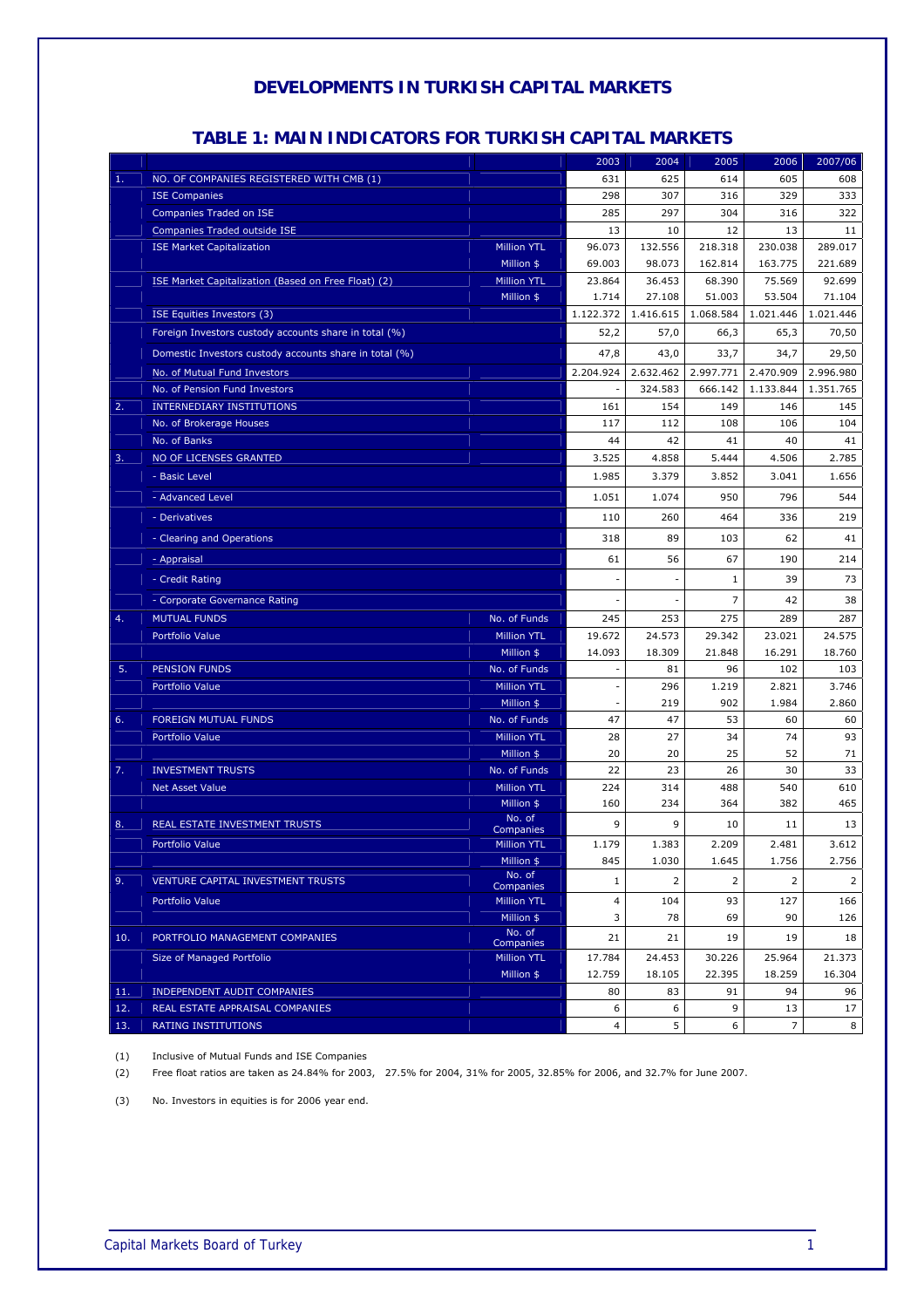## **1.1. OUTSTANDING SECURITIES**

#### **TABLE 2: OUTSTANDING SECURITIES**

|                                                | 2002    | (% )   | 2003     | (%)    | 2004     | (%)    | 2005     | (%)    | 2006    | (%)    | 2006-06  | (% )   | 2007-06  | (%)    |
|------------------------------------------------|---------|--------|----------|--------|----------|--------|----------|--------|---------|--------|----------|--------|----------|--------|
|                                                |         |        |          |        |          |        |          |        |         |        |          |        |          |        |
| <b>I. PRIVATE SECTOR SECURITIES</b>            | 13.177  | 8.03   | 18,008   | 8.41   | 25.186   | 9.97   | 31.916   | 11.37  | 41.059  | 13.86  | 37.378   | 12.90  | 48.383   | 15.82  |
| <b>Equities</b>                                | 13.177  | 8.03   | 18,008   | 8.41   | 25.186   | 9.97   | 31.916   | 11.37  | 40.926  | 13.81  | 37.365   | 12.90  | 48.263   | 15.78  |
| <b>Bonds</b>                                   |         | 0.00   | $\Omega$ | 0.00   | 0        | 0.00   | $\Omega$ | 0.00   | 120     | 0.04   | 13       | 0.00   | 120      | 0.04   |
| <b>Commercial Paper</b>                        |         | 0.00   | $\Omega$ | 0.00   | 0        | 0.00   | 13       | 0.00   | 13      | 0.00   | $\Omega$ | 0.00   | $\Omega$ | 0.00   |
| <b>ABS</b>                                     |         | 0.00   | $\Omega$ | 0.00   | 0        | 0.00   | $\Omega$ | 0.00   | 0       | 0.00   | $\Omega$ | 0.00   | 0        | 0.00   |
| Bank Bills - Bank Guranteed Bills              |         | 0.00   | $\Omega$ | 0.00   | $\Omega$ | 0.00   | $\Omega$ | 0.00   | 0       | 0.00   |          | 0.00   | 0        | 0.00   |
| Profit and Loss Sharing Certificates           |         | 0.00   | $\Omega$ | 0.00   | 0        | 0.00   | $\Omega$ | 0.00   | 0       | 0.00   |          | 0.00   | $\Omega$ | 0.00   |
| <b>Real Estate Certificatesi</b>               |         | 0.00   | $\Omega$ | 0.00   | 0        | 0.00   | $\Omega$ | 0.00   | 0       | 0.00   |          | 0.00   |          | 0.00   |
| <b>II. PUBLIC SECTOR SECURITIES</b>            | 150.939 | 91.97  | 196.004  | 91.59  | 227.415  | 90.03  | 248.773  | 88.63  | 255.240 | 86.14  | 253.076  | 87.10  | 257.388  | 84.18  |
| <b>Governmnet Bonds</b>                        | 112.850 | 68.76  | 168.974  | 78.96  | 194.211  | 76.88  | 226.964  | 80.86  | 241.876 | 81.63  | 238.226  | 82.00  | 244.795  | 80.06  |
| <b>Treasury Bills</b>                          | 37.020  | 22.56  | 25.413   | 11.87  | 30.272   | 11.98  | 17,818   | 6.35   | 9.594   | 3.24   | 10.859   | 3.70   | 8.924    | 2.92   |
| <b>Revenue Sharing Certificates</b>            |         | 0.00   | $\Omega$ | 0.00   | $\Omega$ | 0.00   | $\Omega$ | 0.00   | 0       | 0.00   | $\Omega$ | 0.00   | $\Omega$ | 0.00   |
| <b>FX Indexed Bonds</b>                        |         | 0.00   | $\Omega$ | 0.00   | $\Omega$ | 0.00   | $\Omega$ | 0.00   | 0       | 0.00   |          | 0.00   | $\Omega$ | 0.00   |
| <b>Privatization Bonds</b>                     | .069    | 0.65   | 1.617    | 0.76   | 2.932    | 1.16   | 3.991    | 1.42   | 3.770   | 1.27   | 3,991    | 1.40   | 3,670    | 1.20   |
| <b>TOTAL</b>                                   | 164.115 | 100.00 | 214,012  | 100.00 | 252.601  | 100.00 | 280,689  | 100.00 | 296.299 | 100.00 | 290,454  | 100.00 | 305.771  | 100.00 |
| Source: CMB. ISE. TREASURY. PRIVATIZATION ADM. |         |        |          |        |          |        |          |        |         |        |          |        |          |        |

#### **GRAPH 1: RATIO OF OUTSTANDING SECURITIES TO GNP**



# **1.2. SECURITIES ISSUES REGISTERED WITH CMB TABLE 3: SECURITIES ISSUES**

|             |                                             |                     |              |                 |            |             |            |           | <b>MUTUAL</b>  | <b>PENSION</b> |           | <b>FOREIGN</b> |             | <b>RE</b>  | 000 YTI    |
|-------------|---------------------------------------------|---------------------|--------------|-----------------|------------|-------------|------------|-----------|----------------|----------------|-----------|----------------|-------------|------------|------------|
| <b>YEAR</b> |                                             | <b>EQUITIES (1)</b> | <b>BONDS</b> | <b>COMM PAP</b> | <b>ABS</b> | <b>PLSC</b> | BB/BGB     |           | <b>FUND PC</b> | <b>FUND PC</b> |           | <b>FUND PC</b> |             | <b>CER</b> | TOTAL (2)  |
|             | (3)                                         | II(4)               | ш            | IV              |            | VI          | <b>VII</b> | VIII(3)   | IX(4)          | X(3)           | XI(4)     | XII(5)         | <b>XIII</b> | XIV        |            |
| 2002        | .428.309                                    | 1.597.317           |              |                 |            |             | 83.614     | 491.049   | 2,405,346      |                |           | 107.041        |             |            | 4,193,317  |
| 2003        | 932,212                                     | 1,749,597           |              |                 |            |             |            | 477.874   | 6,118,693      |                |           | 13.437         |             | $\Omega$   | 7,881,726  |
| 2004        | 2.229.398                                   | 3.826.540           | 0            |                 |            |             |            | 826.981   | 6.870.351      |                |           |                |             | 0          | 10,696,891 |
| 2005        | 2.069.124                                   | 3.991.870           | 0            | 13.000          |            |             |            | .387.220  | 2.390.990      | 900.000        | 929.187   | 59.666         | 59.666      | $\Omega$   | 7,384,712  |
| 2006        | 4.392.357                                   | 10.880.574          | 150.000      |                 |            |             |            | 2.076.220 | 3.356.209      | 5.900.000      | 5.900.000 | 11.293         | 7.329       | $\Omega$   | 20,298,076 |
| 2006/01-06  | .476.656                                    | 2.916.412           |              |                 |            |             |            | 665.720   |                | 1.846.073      | 4.900.000 | 4.900.000      |             |            | 9,662,485  |
| 2007/01-06  | 1.931.678                                   | 4.782.777           |              |                 |            |             |            | 235.000   | 281.471        | 450.000        | 450.000   |                |             |            | 5,514,248  |
|             | DI CC: profit and Loca Charina Cortificator |                     |              |                 |            |             |            |           |                |                |           |                |             |            |            |

(3) Nominal Value<br>(4) Issue amount at sales price.<br>(5) YTL value converted by Central Bank official TRL/USD rate at the time of registration.

**PLSC:** profit and Loss Sharing Certificates<br>**BB/BGB:** Bank Bills and Bank Guaranteed Bills<br>**PC:** Participation Certificates (1) Cash capital increases **BB/BGB:** Bank Bills and Bank Guaranteed Bills (2) TOTAL=II+III+IV+V+VI+VII+IX+XI+XIII+XIV **PC:** Participation Certificates

**I :** Nominal Value **II:** Market Value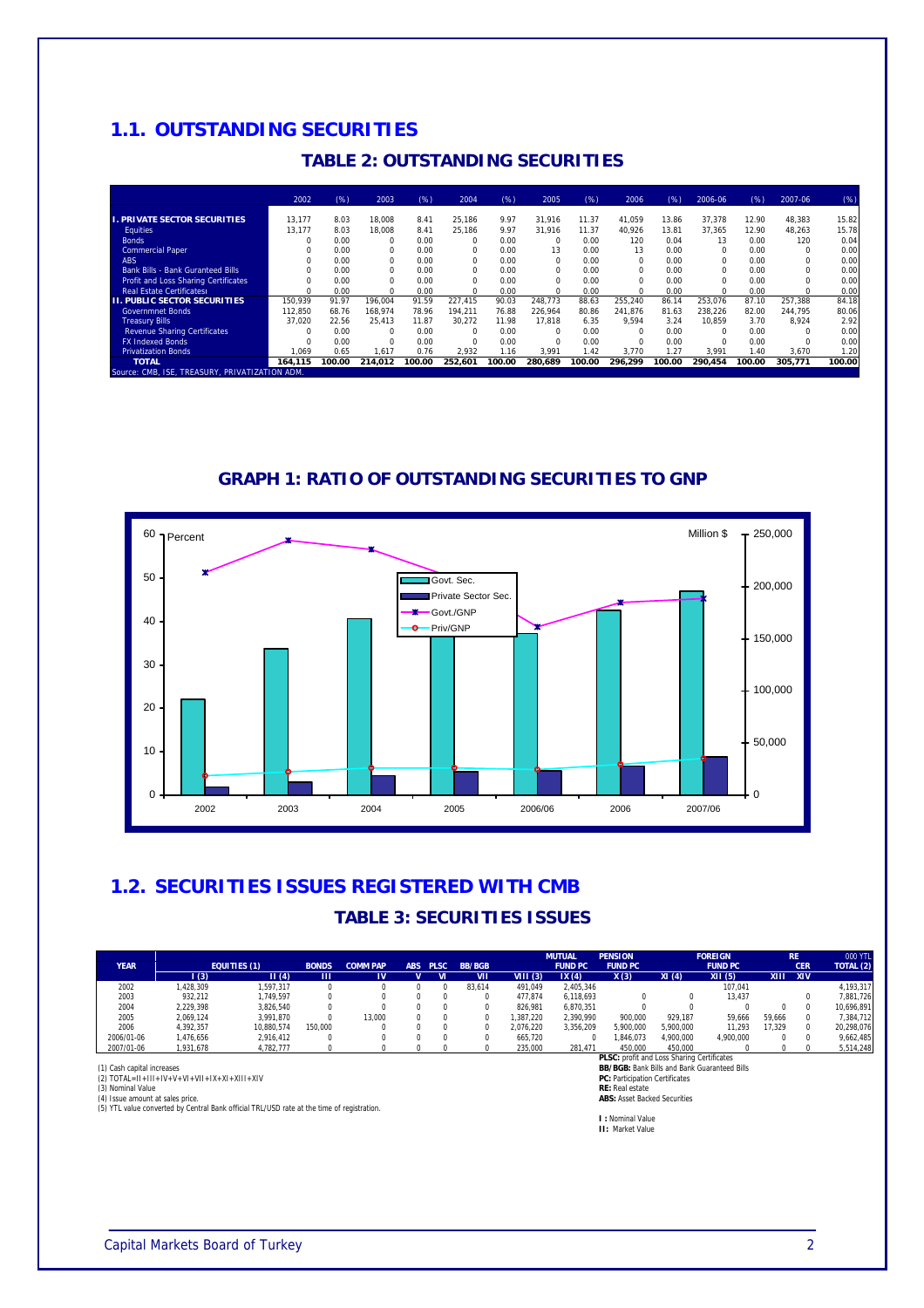|                  | TADLE 4. TNI HAL FUDLIG UFFERINGS |                          |                            |                            |                                                         |                       |                       |  |  |  |  |  |
|------------------|-----------------------------------|--------------------------|----------------------------|----------------------------|---------------------------------------------------------|-----------------------|-----------------------|--|--|--|--|--|
|                  |                                   |                          |                            | Method of Public Offer     |                                                         |                       |                       |  |  |  |  |  |
| Year             | No. of Co.s                       | Gradual<br>Incorporation | Capital<br><b>Increase</b> | Shareholder<br><b>Sale</b> | Capital<br>Increase /<br>Sale by<br><b>Shareholders</b> | Amount<br>$(000$ YTL) | Amount<br>$(000$ USD) |  |  |  |  |  |
| 2002             |                                   |                          |                            |                            | $\overline{\phantom{a}}$                                | 76.618,45             | 56.467,36             |  |  |  |  |  |
| 2003             |                                   |                          |                            |                            |                                                         | 18.395,34             | 11.252,27             |  |  |  |  |  |
| 2004             | 12                                |                          |                            |                            | 6                                                       | 713.936,04            | 482.575,19            |  |  |  |  |  |
| 2005             | q                                 |                          |                            |                            |                                                         | 2.362.053,08          | 1.743.964,26          |  |  |  |  |  |
| 2006             | 15                                |                          |                            |                            |                                                         | 1.239.651,97          | 930.501,52            |  |  |  |  |  |
| 2006/06          | 13                                |                          |                            | 6                          | 4                                                       | 1.213.553,37          | 912.891,13            |  |  |  |  |  |
| 2007/06          | 8                                 |                          |                            |                            |                                                         | 3.780.454,22          | 2.879.112,88          |  |  |  |  |  |
| Total            | 50                                |                          | 14                         | 20                         | 16                                                      | 8.191.109,10          | 6.103.873,48          |  |  |  |  |  |
| Source: ISE, CMB |                                   |                          |                            |                            |                                                         |                       |                       |  |  |  |  |  |

## **TABLE 4: INITIAL PUBLIC OFFERINGS**

#### **TABLE 5: IPO RATIOS**

| <b>YEAR</b>  | Total No. of<br>IPO'S | IPO's with<br>$<$ 15% of<br>capital offered<br>to public | IPO's with $15% -$<br>25% of capital<br>offered to public | IPO's with $>25\%$<br>of capital offered<br>to public | Volume<br>$(000 \text{ YTL})$ |
|--------------|-----------------------|----------------------------------------------------------|-----------------------------------------------------------|-------------------------------------------------------|-------------------------------|
| 2002         | 4                     |                                                          | 3                                                         |                                                       | 76.618,45                     |
| 2003         |                       |                                                          |                                                           |                                                       | 18.395,34                     |
| 2004         | 12                    |                                                          | 3                                                         | 9                                                     | 713.936,04                    |
| 2005         | 9                     |                                                          | 3                                                         | 6                                                     | 2.362.053,08                  |
| 2006         | 15                    |                                                          |                                                           | 14                                                    | 1.239.651,97                  |
| 2006/06      | 13                    |                                                          | 3                                                         | 10                                                    | 1.213.553,37                  |
| 2007/06      | 8                     |                                                          | 3                                                         | 5                                                     | 3.780.454,22                  |
| <b>TOTAL</b> | 50                    |                                                          | 13                                                        | 37                                                    | 8.191.109,10                  |
| Source: ISE  |                       |                                                          |                                                           |                                                       |                               |

#### **1.3. EXCHANGES**

.

#### **1.3.1. Istanbul Stock Exchange**



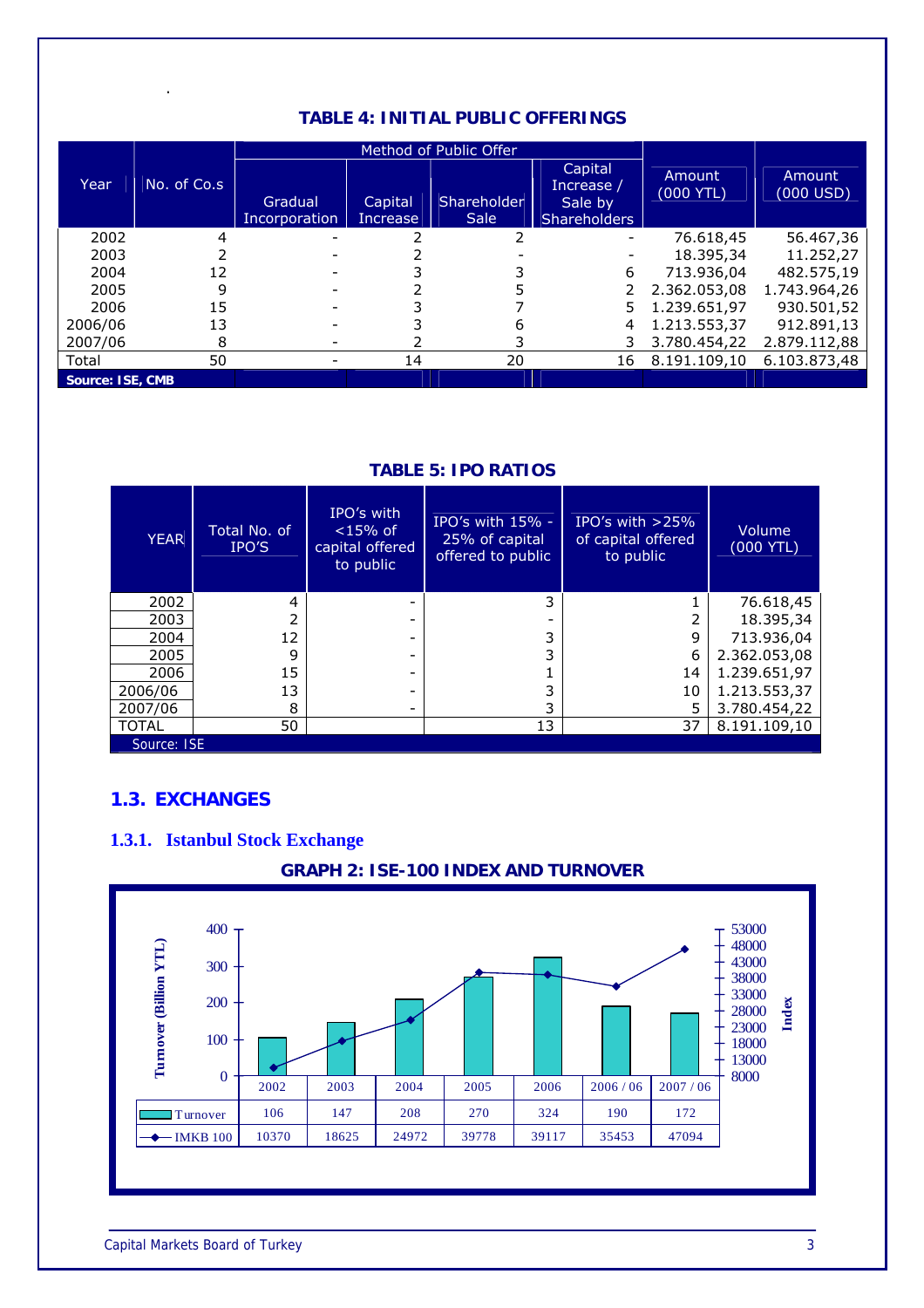# **TABLE 6: MAIN INDICATORS FOR THE ISE EQUITIES MARKET**

| Year      | No. of<br><b>Work</b> | Total<br>Turnover |              | <b>Total</b><br>Trading | Avg Daily<br><b>Turnover</b> | <b>Avg Daily</b><br>Trading | No. of<br>Contracts | <b>ISE Index</b><br>(*) |
|-----------|-----------------------|-------------------|--------------|-------------------------|------------------------------|-----------------------------|---------------------|-------------------------|
|           | days                  | (Million YTL)     | (Million \$) | Amount<br>(000 YTL)     | (Million YTL)                | Amount<br>(000 YTL)         | Traded<br>(000)     | $(1986 -$<br>$01 = 100$ |
| 2002      | 252                   | 106.302           | 70.756       | 33.933                  | 422                          | 135                         | 28.967              | 10.369                  |
| 2003      | 246                   | 146.645           | 100.165      | 59.100                  | 596                          | 240                         | 29.943              | 18.625                  |
| 2004      | 250                   | 208.423           | 147.755      | 69.615                  | 834                          | 278                         | 41.508              | 24.971                  |
| 2005 (**) | 254                   | 269.932           | 201.763      | 81.100                  | 1.063                        | 319                         | 43.939              | 39.777                  |
| 2006      | 248                   | 324.131           | 229.642      | 91.635                  | 1.307                        | 369                         | 45.489              | 39.117                  |
| 2006/06   | 121                   | 190.447           | 137.105      | 52.775                  | 1.574                        | 436                         | 25.204              | 35.453                  |
| 2007/06   | 126                   | 172.363           | 125.957      | 54.440                  | 1.368                        | 432                         | 23.076              | 47.093                  |

\* Composite Index based on closing prices

\*\* as of 14.01.2005 exchange traded funds are included in the National Market Source:ISE

#### **TABLE 7: ODD LOT TRADING**

|             |              | <b>TRADING VOLUME</b> |            | <b>TRADING</b><br><b>AMOUNT</b> |           | <b>AVG DAILY</b><br><b>TRADIG VOLUME</b> |
|-------------|--------------|-----------------------|------------|---------------------------------|-----------|------------------------------------------|
|             |              | (000 YTL)             | $(000$ \$) | (000)                           | (000 YTL) | $(000 \text{ } $)$                       |
| <b>YEAR</b> |              |                       |            |                                 |           |                                          |
| 2002        | Purchases    | 52.734                | 35.020     | 13.472.142                      | 209       | 139                                      |
|             | <b>Sales</b> | 41.603                | 27.628     | 10.252.140                      | 165       | 110                                      |
| 2003        | Purchases    | 33.935                | 22.728     | 9.776.054                       | 138       | 92                                       |
|             | <b>Sales</b> | 21.609                | 14.473     | 6.219.239                       | 88        | 59                                       |
| 2004        | Purchases    | 36.415                | 25.602     | 8.214.158                       | 146       | 102                                      |
|             | <b>Sales</b> | 23.043                | 16.201     | 5.658.522                       | 92        | 65                                       |
| 2005        | Purchases    | 24.991                | 18.639     | 3.395.509                       | 98        | 73                                       |
|             | <b>Sales</b> | 13.223                | 9.862      | 2.165.538                       | 52        | 39                                       |
| 2006        | Purchases    | 17.988                | 12.570     | 3.731                           | 866       | 605                                      |
|             | <b>Sales</b> | 7.830                 | 5.471      | 1.522                           | 376       | 263                                      |
| 2006 / 06   | Purchases    | 10.126                | 7.290      | 1.909                           | 82        | 59                                       |
|             | <b>Sales</b> | 5.183                 | 3.731      | 953                             | 42        | 30                                       |
| 2007 / 06   | Purchases    | 6.735                 | 4.922      | 1.381                           | 53        | 39                                       |
|             | <b>Sales</b> | 2.658                 | 1.942      | 528                             | 21        | 15                                       |

#### **TABLE 8: MAIN INDICATORS FOR COMPANIES WITH LISTED SHARES**

|         |                | Total                                                | <b>ISE Companies</b>                              | Price/Earnings                     |                   |                 |      |                                                |
|---------|----------------|------------------------------------------------------|---------------------------------------------------|------------------------------------|-------------------|-----------------|------|------------------------------------------------|
| Year    | No. of<br>Co.s | <b>Nominal</b><br>Capital (1)<br>(Million<br>YTL)(*) | <b>Total Nominal</b><br>Capital (Million<br>YTL)* | <b>Total Market Capitalization</b> |                   | Ratio<br>$(\%)$ |      | <b>Turnover</b><br><b>Ratio</b><br>$(\%)$ (**) |
|         |                |                                                      |                                                   | (Million YTL)                      | $(Million $)^{n}$ | (2)             | (3)  |                                                |
| 2002    | 288            | 13,177                                               | 13,177                                            | 56,370                             | 34,402            | 195.9           | 27.0 | 170.1                                          |
| 2003    | 285            | 18,008                                               | 18,008                                            | 96,073                             | 69,003            | 14.5            | 12.3 | 192.4                                          |
| 2004    | 297            | 25,186                                               | 25,186                                            | 132,556                            | 98,073            | 14.2            | 13.3 | 182.3                                          |
| 2005    | 304            | 31,916                                               | 31,916                                            | 218,318                            | 162.814           | 17.2            | 19.4 | 153.9                                          |
| 2006    | 316            | 40,926                                               | 40,926                                            | 230,038                            | 163,775           | 22.0            | 14.9 | 145.0                                          |
| 2006/06 | 316            | 37,365                                               | 37,365                                            | 201,202                            | 125,523           | 18.3            | 17.7 | 116.1                                          |
| 2007/06 | 322            | 48,263                                               | 48,263                                            | 289.017                            | 221.689           | 15.1            | 13.6 | 59.6                                           |

(1)Nominal Capital of ISE listed companies

(2)Total Market Value/ sum of the last two semi annual net profit figures

(3)Total Market Value/ sum of the last four quarterly net profit figures.

(\*) Including latest capital increases without fully completed listing procedures

(\*\*) Turnover/(Year begin +Year end Market Cap)/2

Source:ISE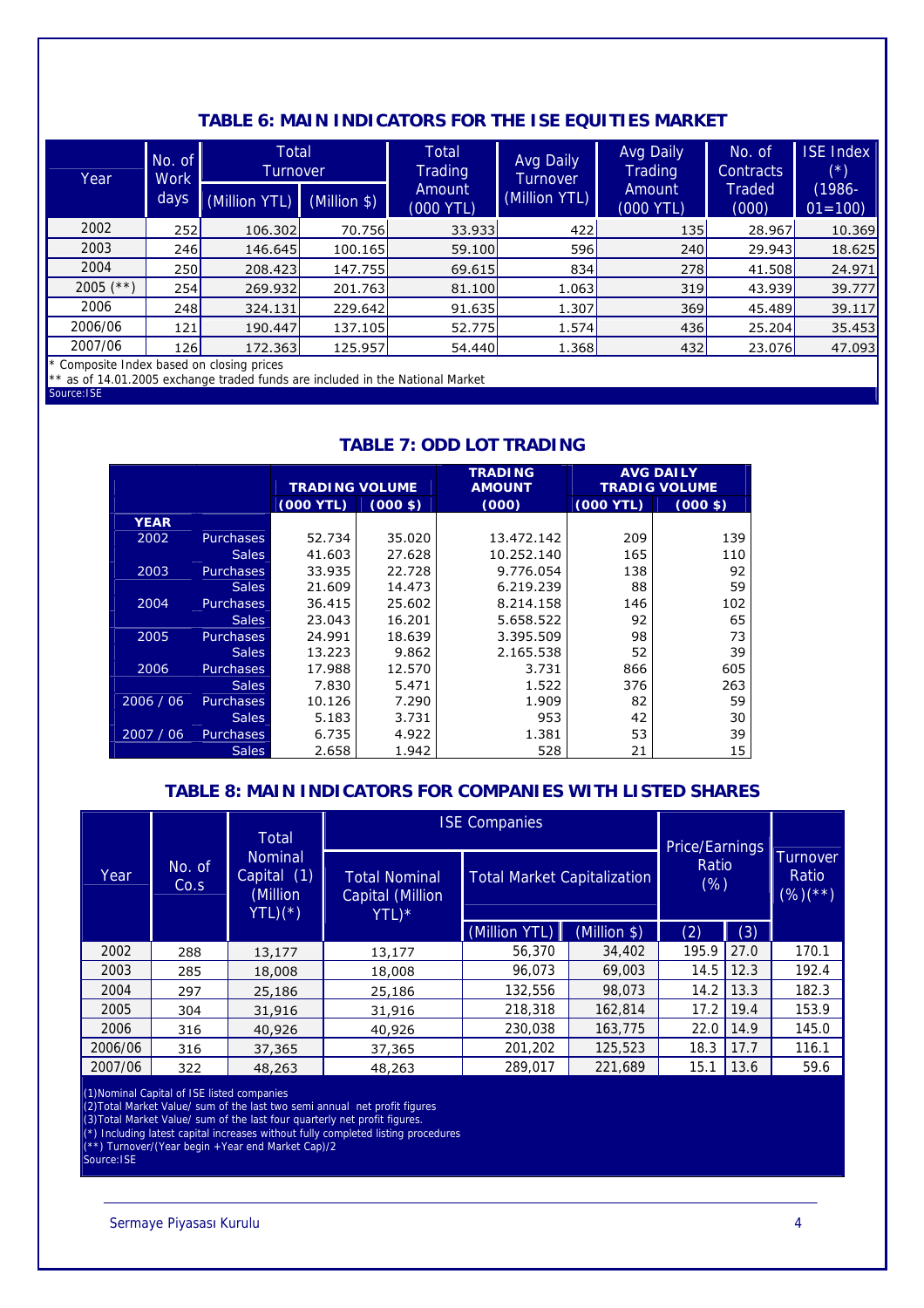## **GRAPH 3: MARKET CAPITALIZATION (BILLION \$)**



#### **GRAPH 4: PERCENTAGE CHANGE IN MARKET CAPITALIZATION**

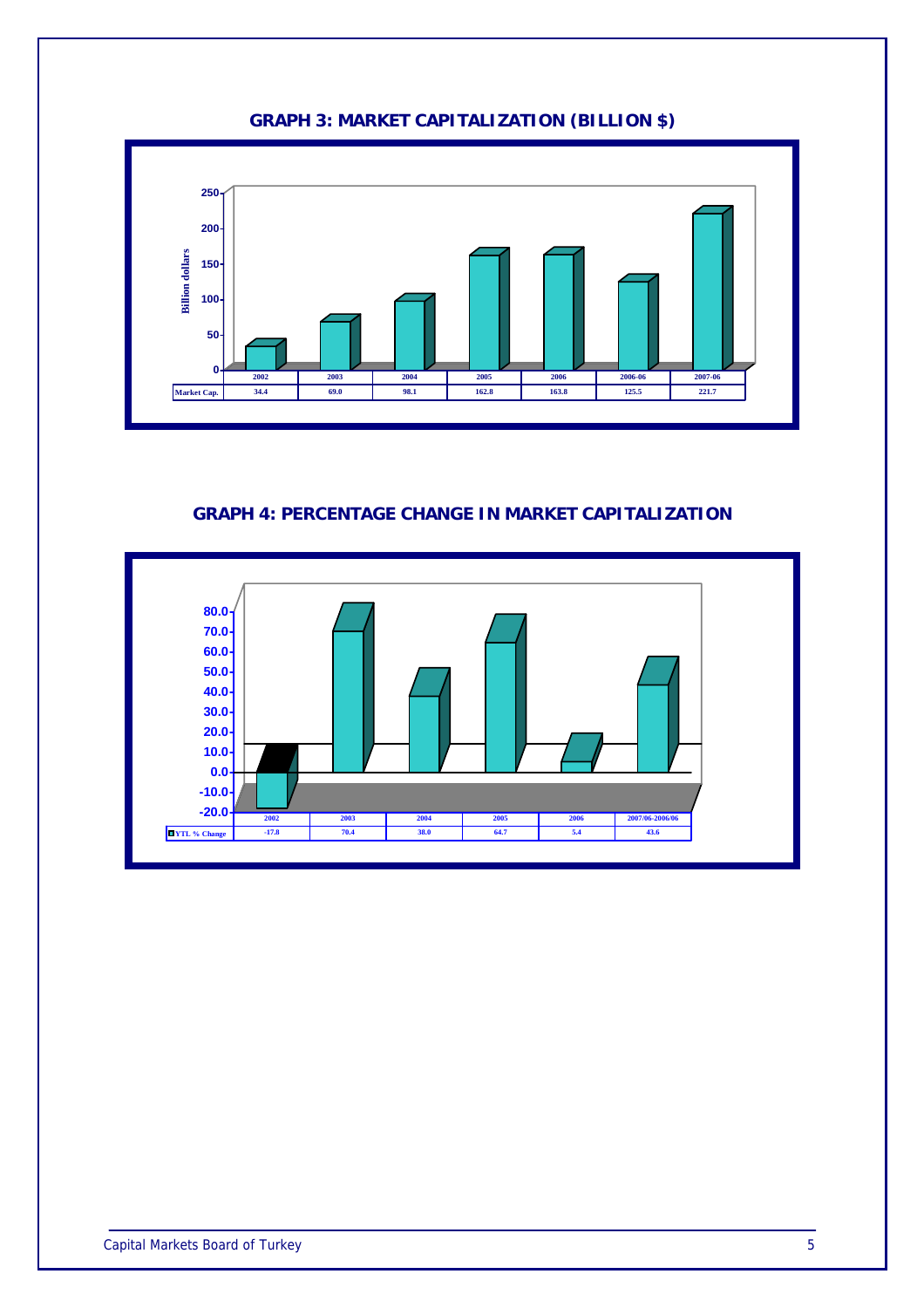# **1.3.1.1 Foreign Investors Equities Trading TABLE 9: FOREIGN INVESTORS CUSTODY ACCOUNTS AND TRADING**

|         | Amount in<br>Custody<br>(Million Dollars) | <b>Custody Ratio</b><br>$(\%)$ | <b>Purchases</b><br>(Million Dollars) | <b>Sales</b><br>(Million<br>Dollars) | Net Purchases<br>(Sales)<br>(Million Dollars) |
|---------|-------------------------------------------|--------------------------------|---------------------------------------|--------------------------------------|-----------------------------------------------|
| 2002    | 3,450                                     | 45.5                           | 5,963                                 | 5,993                                | $-30$                                         |
| 2003    | 8,654                                     | 46.0                           | 9,173                                 | 8,163                                | 1,010                                         |
| 2004    | 16,141                                    | 52.9                           | 19,397                                | 17,971                               | 1,446                                         |
| 2005    | 33,782                                    | 62.4                           | 42,594                                | 38,508                               | 4,086                                         |
| 2006    | 34,897                                    | 65.3                           | 44,830                                | 43,687                               | 1,143                                         |
| 2006/06 | 26,361                                    | 65.2                           | 26,166                                | 25,704                               | 462                                           |
| 2007/06 | 49,697                                    | 70.5                           | 30,971                                | 27,287                               | 3,684                                         |
|         | Source: Takasbank - CRA - ISE             |                                |                                       |                                      |                                               |

#### **1.3.1.2 Bonds and Bills Market TABLE 10: BONDS AND BILLS MARKET TRADING VOLUME**

|                          | 2002                 | 2003      | 2004                          | 2005      | 2006      | 2006/06   | 2007/06   |  |  |
|--------------------------|----------------------|-----------|-------------------------------|-----------|-----------|-----------|-----------|--|--|
|                          |                      |           | <b>Bonds and Bills Market</b> |           |           |           |           |  |  |
| <b>Outright Purchase</b> |                      |           |                               |           |           |           |           |  |  |
| and Sales                |                      |           |                               |           |           |           |           |  |  |
| <b>Million YTL</b>       | 102,095              | 213,098   | 372,670                       | 480,723   | 381,772   | 212,265   | 201,503   |  |  |
| Million \$               | 67,256               | 144,422   | 262,596                       | 359,371   | 270,183   | 154,849   | 147,121   |  |  |
| <b>Repo Transactions</b> |                      |           |                               |           |           |           |           |  |  |
| Million YTL              | 736,426              | 1,040,733 | 1,551,410                     | 1,859,714 | 2,538,802 | 1,235,580 | 1,224,004 |  |  |
| Million \$               | 480,725              | 701,545   | 1,090,476                     | 1,387,221 | 1,770,337 | 885,229   | 896,737   |  |  |
| Total                    |                      |           |                               |           |           |           |           |  |  |
| <b>Million YTL</b>       | 838,520              | 1,253,831 | 1,924,080                     | 2,340,436 | 2,920,573 | 1,447,845 | 1,425,607 |  |  |
| Million \$               | 547,982              | 845,967   | 1,353,072                     | 1,746,591 | 2,040,520 | 1,040,078 | 1,043,855 |  |  |
|                          | <b>DAILY AVERAGE</b> |           |                               |           |           |           |           |  |  |
| <b>Million YTL</b>       | 3,314                | 5,015     | 7,635                         | 9,214     | 11,636    | 11,583    | 11,314    |  |  |
| Million \$               | 2,168                | 3,384     | 5,389                         | 6,876     | 8,130     | 8,321     | 8,284     |  |  |

Source: ISE

#### **TABLE 11: OFF EXCHANGE FIXED INCOME TRADING**

|                                       | 2002    | 2003    | 2004    | 2005    | 2006    | 2006/06 | 2007/06 |  |  |
|---------------------------------------|---------|---------|---------|---------|---------|---------|---------|--|--|
| OFF EXCHANGE TRADING                  |         |         |         |         |         |         |         |  |  |
| <b>Outright Purchase</b><br>and Sales |         |         |         |         |         |         |         |  |  |
| <b>Million YTL</b>                    | 133,037 | 149,312 | 223,549 | 232,545 | 201,083 | 90,196  | 125,223 |  |  |
| Million \$                            | 89,463  | 100,423 | 157,597 | 173,964 | 140,301 | 64,899  | 91,634  |  |  |
| <b>Repo Transactions</b>              |         |         |         |         |         |         |         |  |  |
| <b>Million YTL</b>                    | 412,568 | 378,416 | 398,674 | 336,402 | 504,661 | 225,215 | 245,617 |  |  |
| Million \$                            | 276,790 | 253,970 | 281,311 | 251,331 | 351,304 | 161,567 | 179,897 |  |  |
| <b>Total</b>                          |         |         |         |         |         |         |         |  |  |
| Million YTL                           | 545,605 | 527,728 | 622,222 | 568,948 | 705,774 | 315,412 | 370,840 |  |  |
| Million \$                            | 366,254 | 354,393 | 438,907 | 425,295 | 491,605 | 226,466 | 271,530 |  |  |
| <b>DAILY AVERAGE</b>                  |         |         |         |         |         |         |         |  |  |
| <b>Million YTL</b>                    | 2,140   | 2,119   | 2,469   | 2,240   | 2,812   | 2,523   | 2,943   |  |  |
| Million \$                            | 1,436   | 1,423   | 1,742   | 1,674   | 1,959   | 1,812   | 2,155   |  |  |

Source: ISE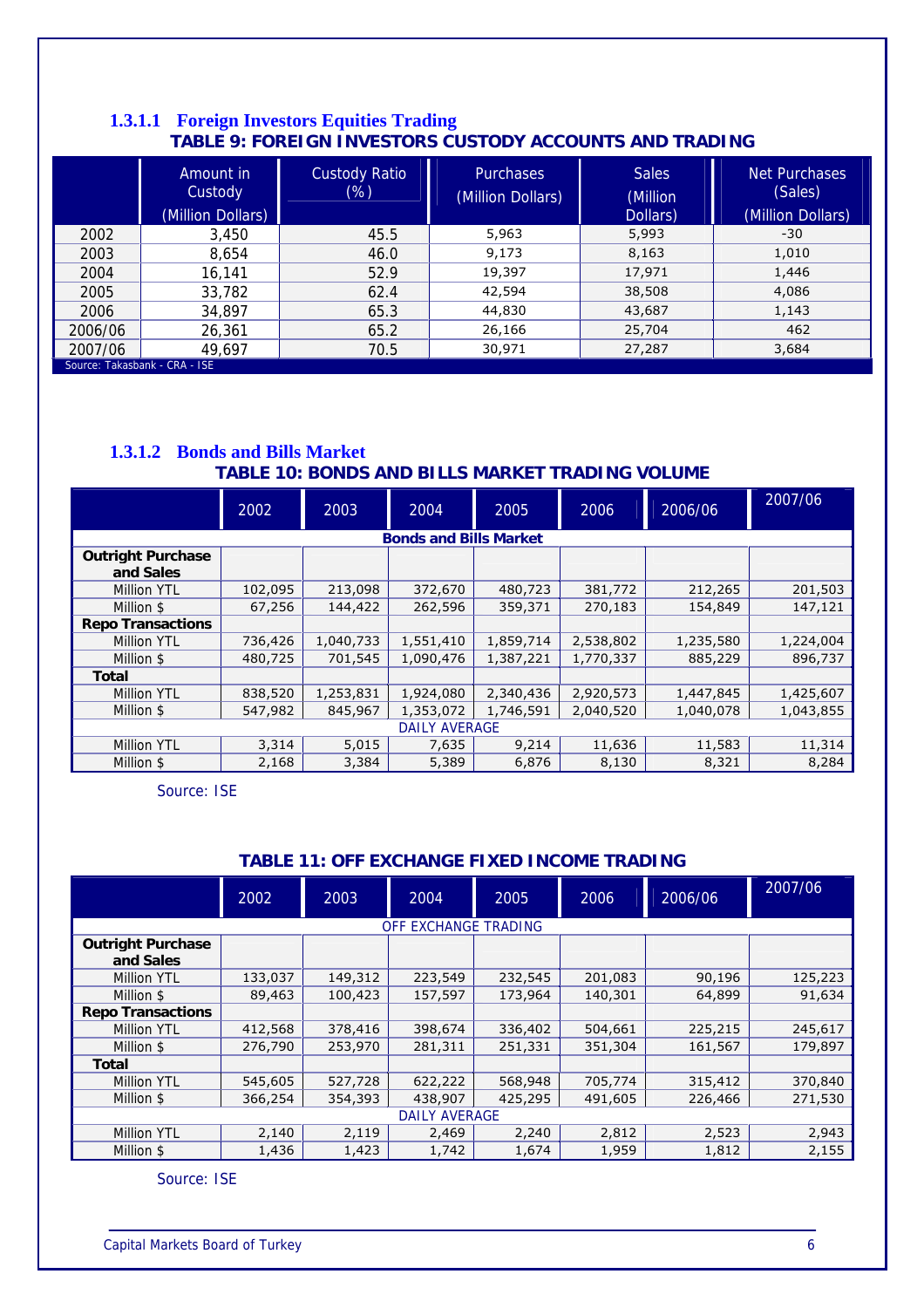# **1.3.2. Turkish Derivatives Exchange**

| Year / Month         | <b>Number Of</b>        | <b>Trading Volume</b> | <b>Number of Open Positions</b> |
|----------------------|-------------------------|-----------------------|---------------------------------|
|                      | <b>Contracts Traded</b> | $(000$ TRY)           |                                 |
|                      |                         |                       |                                 |
| 2005                 |                         |                       |                                 |
| Index                | 164.931                 | 658.744               | 31.294                          |
| <b>Interest Rate</b> | 2.184                   | 19.946                | 6.053                           |
| <b>Total</b>         | 167.115                 | 2.919.479             | 37.347                          |
| 2006                 |                         |                       |                                 |
| Index                | 2.194.245               | 10.608.361            | 245.657                         |
| <b>Interest Rate</b> | 1                       | 9                     | 200                             |
| T-Benchmark          | 3.317                   | 26.040                | 1.332                           |
| Currency             | 4.429.502               | 6.747.505             | 1.353.054                       |
| Commodity            | 13                      | 25                    | 12                              |
| Gold                 | 1.425                   | 4.215                 | 453                             |
| <b>Total</b>         | 6.628.503               | 17.386.155            | 1.600.708                       |
| 2006-06              |                         |                       |                                 |
| Index                | 639.484                 | 3.209.699             | 82.027                          |
| <b>Interest Rate</b> | 1                       | 9                     | 200                             |
| T-Benchmark          | 3.297                   | 25.889                | 986                             |
| Currency             | 1.786.205               | 2.671.276             | 561.448                         |
| Commodity            | 13                      | 25                    | 12                              |
| Gold                 | 1.092                   | 3.260                 | 346                             |
| <b>Total</b>         | 2.430.092               | 5.910.157             | 645.019                         |
| 2007-06              |                         |                       |                                 |
| Index                | 5.327.413               | 29.123.276            | 413.678                         |
| <b>Interest Rate</b> | 0                       | 0                     | 0                               |
| <b>T-Benchmark</b>   | $\Omega$                | $\Omega$              | 0                               |
| Currency             | 3.438.076               | 4.805.121             | 1.120.707                       |
| Commodity            | 6                       | 13                    | 8                               |
| Gold                 | 33                      | 96                    | 13                              |
| <b>Total</b>         | 8.765.528               | 33.928.506            | 1.534.406                       |

**TABLE 12: DERIVATIVES EXCHANGE TRADING** 

Source: TURKDEX

# **1.3.3. Istanbul Gold Exchange**

#### **TABLE 13: ISTANBUL GOLD EXCHANGE - GOLD TRADING**

| YEAR / Month |           | <b>TRADING AMOUNT (Kg)</b> |              | <b>TRADING VOLUME</b> |                      |
|--------------|-----------|----------------------------|--------------|-----------------------|----------------------|
|              | YTL / gr. | \$ / ounce                 | <b>Total</b> | <b>Million (YTL)</b>  | <b>Million (USD)</b> |
| 2002         | 47.837    | 95.149                     | 142.986      | 749                   | 942                  |
| 2003         | 77.643    | 155.016                    | 232.659      | 1.320                 | 1.782                |
| 2004         | 58.839    | 221.425                    | 280.264      | 1.068                 | 2.909                |
| 2005         | 19.907    | 306.145                    | 326.052      | 369                   | 4.344                |
| 2006         | 7.875     | 224.421                    | 232.296      | 227                   | 4.409                |
| 2006/06      | 2.191     | 115.434                    | 117.625      | 63                    | 2.248                |
| 2007/06      | 17.071    | 136.773                    | 153.844      | 485                   | 2.894                |
| Source: IGE  |           |                            |              |                       |                      |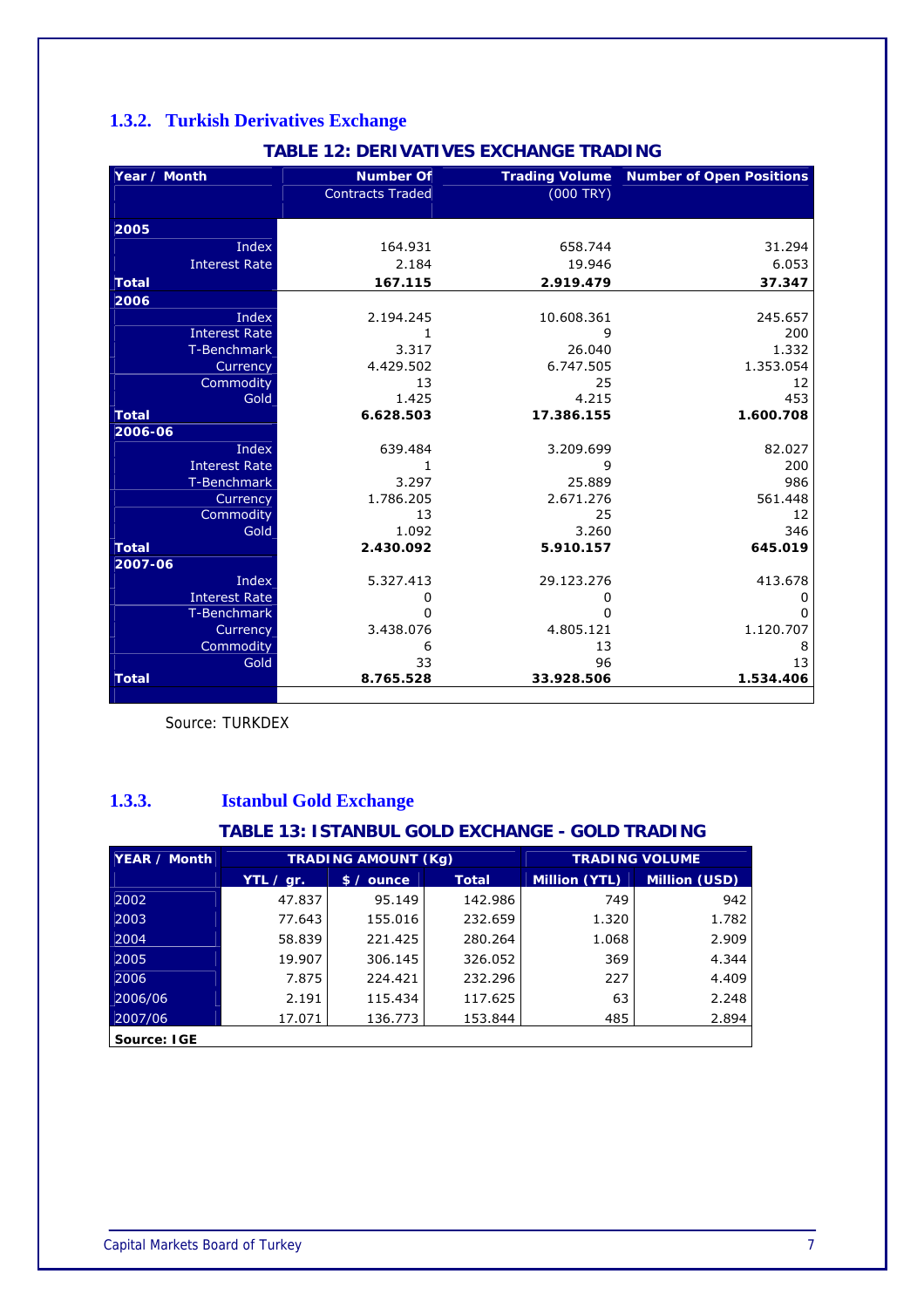| YEAR / Month |           | <b>TRADING AMOUNT (Kg)</b> |         |                  | <b>TRADING VOLUME</b> |
|--------------|-----------|----------------------------|---------|------------------|-----------------------|
|              | YTL / gr. | \$ / ounce                 |         | YTL $\angle$ gr. | $$$ / ounce           |
| 2002         | 119.430   | 97.309                     | 216.739 | 27               | 15                    |
| 2003         | 163.730   | 108.500                    | 272.230 | 39               | 17                    |
| 2004         | 128,800   | 189.200                    | 318,000 | 40               | 41                    |
| 2005         | 102.440   | 260,380                    | 362.820 | 32               | 61                    |
| 2006         | 131.400   | 146.016                    | 277.416 | 71               | 53                    |
| 2006 / 06    | 50.450    | 86.620                     | 137.070 | 25               | 30                    |
| 2007 / 06    | 89.000    | 43.662                     | 132.662 | 52               | 19                    |
| Source: IGE  |           |                            |         |                  |                       |

### **TABLE 14: ISTANBUL GOLD EXCHANGE - SILVER TRADING**

# **1.4. CAPITAL MARKET INSTITUTIONS**

### **1.4.1. Mutual Funds**

### **GRAPH 5: MUTUAL FUNDS BY PORTFOLIO SIZE (JUNE 2007)**



### **GRAPH 6: MUTUAL FUNDS BY NUMBER OF INVESTORS (JUNE 2007)**

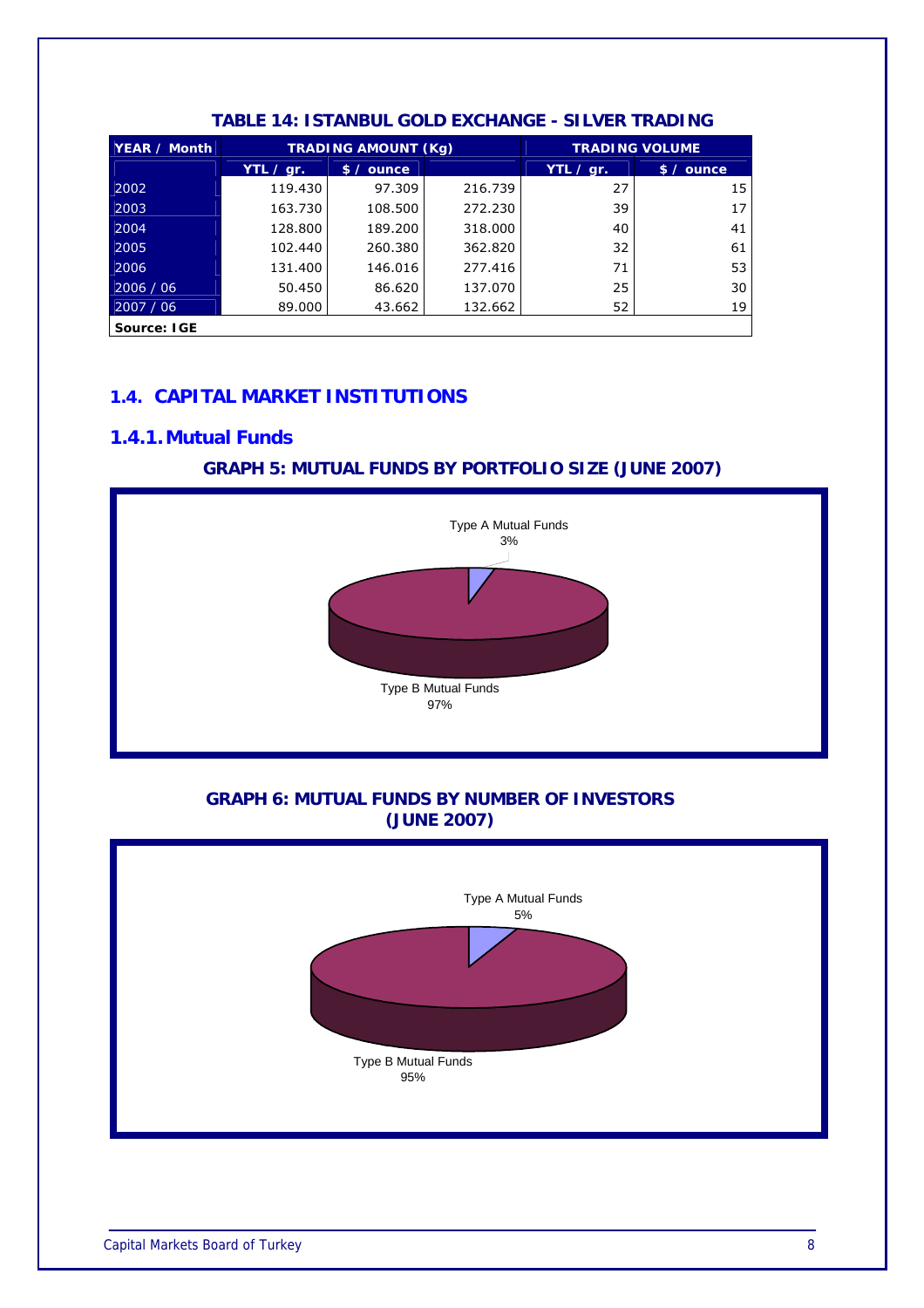|         | HS % : Equities<br>KB % : Government Debt Securities<br><b>ÖT % : Corporate Bonds</b> |                                 |                            | TR % : Rev. Repo<br><b>BPP % : Exchange Money Market</b><br><b>YMK % : Foreign Securities</b> |                                 |                     |                            |                             |                    |                        |
|---------|---------------------------------------------------------------------------------------|---------------------------------|----------------------------|-----------------------------------------------------------------------------------------------|---------------------------------|---------------------|----------------------------|-----------------------------|--------------------|------------------------|
| Year    | No. of<br><b>Funds</b>                                                                | <b>Total value</b><br>(000 YTL) | No. of<br><b>Investors</b> | $\frac{0}{0}$<br>HS.                                                                          | $\frac{0}{0}$<br>K <sub>B</sub> | ÖT<br>$\frac{0}{0}$ | <b>TR</b><br>$\frac{0}{0}$ | $\frac{0}{0}$<br><b>BPP</b> | <b>YMK</b><br>$\%$ | Other<br>$\frac{0}{0}$ |
| 2002    | $\qquad \qquad \blacksquare$                                                          | 434.884                         | $\overline{\phantom{a}}$   | 54,46                                                                                         | 13,11                           | 0                   | 32,37                      | 0                           | 0,07               | 0                      |
| 2003    | -                                                                                     | 743.863                         | $\overline{\phantom{a}}$   | 63,95                                                                                         | 17,57                           | 0                   | 18,36                      | 0                           | 0,12               | 0                      |
| 2004    | 123                                                                                   | 780.370                         | 105.275                    | 67,78                                                                                         | 20,44                           | $\Omega$            | 10,87                      | 0,51                        | 0,39               | 0                      |
| 2005    | 126                                                                                   | 1.033.635                       | 142.794                    | 70,44                                                                                         | 15,83                           | 0                   | 12,29                      | 0,88                        | 0,54               | 0,02                   |
| 2006    | 126                                                                                   | 831.518                         | 133.503                    | 64,76                                                                                         | 17,88                           | 0                   | 15,53                      | 0,85                        | 0,7                | 0,28                   |
| 2007/06 | 125                                                                                   | 742.771                         | 148.395                    | 60                                                                                            | 22,18                           | 0                   | 16,42                      | 0,3                         | 0,64               | 0,46                   |

#### **TABLE 15: PORTFOLIO DISTRIBUTION OF TYPE A MUTUAL FUNDS**

#### **TABLE 16: PORTFOLIO DISTRIBUTION OF TYPE B MUTUAL FUNDS**

| HS % : Equities<br><b>ÖT % : Corporate Bonds</b> |                        | <b>KB % : Government Debt Securities</b> |                            |                | TR % : Rev. Repo<br><b>BPP % : Exchange Money Market</b><br>YMK % : Foreign Securities |          |                |                 |                 |         |
|--------------------------------------------------|------------------------|------------------------------------------|----------------------------|----------------|----------------------------------------------------------------------------------------|----------|----------------|-----------------|-----------------|---------|
| Year                                             | No. of<br><b>Funds</b> | <b>Total value</b><br>(000 YTL)          | No. of<br><b>Investors</b> | <b>HS</b><br>% | <b>KB</b><br>℅                                                                         | ÖT<br>℅  | <b>TR</b><br>℅ | <b>BPP</b><br>℅ | <b>YMK</b><br>% | Other % |
| 2002                                             | -                      | 8.911.788                                | $\overline{\phantom{a}}$   | 0,03           | 51,04                                                                                  | 0        | 48,81          | 0               | 0,1             | 0,02    |
| 2003                                             | ۰.                     | 19.114.297                               | $\overline{\phantom{a}}$   | 0,04           | 68,9                                                                                   | $\Omega$ | 30,97          | 0               | 0,09            | 0       |
| 2004                                             | 130                    | 23.663.404                               | 2.527.187                  | 0,06           | 68,71                                                                                  | 0        | 28,32          | 2,91            | $\Omega$        | 0       |
| 2005                                             | 149                    | 28.340.487                               | 2.816.779                  | 0,05           | 72,26                                                                                  | 0        | 26,53          | 1,15            | 0,01            | 0       |
| 2006                                             | 163                    | 21.180.058                               | 2.337.406                  | 0,26           | 39,07                                                                                  | 0        | 59,18          | 1,41            | 0,06            | 0,01    |
| 2007/06                                          | 162                    | 23.831.797                               | 2.848.585                  | 0.09           | 27,95                                                                                  | 0        | 69,94          | 1,74            | 0,04            | 0,24    |

#### **TABLE 17: PORTFOLIO DISTRIBUTION OF TOTAL MUTUAL FUNDS**

| HS % : Equities               |                          |                                          |                          |           | TR % : Rev. Repo                     |    |           |            |            |         |  |  |
|-------------------------------|--------------------------|------------------------------------------|--------------------------|-----------|--------------------------------------|----|-----------|------------|------------|---------|--|--|
|                               |                          | <b>KB % : Government Debt Securities</b> |                          |           | <b>BPP % : Exchange Money Market</b> |    |           |            |            |         |  |  |
| <b>OT % : Corporate Bonds</b> |                          |                                          |                          |           | YMK % : Foreign Securities           |    |           |            |            |         |  |  |
|                               |                          |                                          |                          |           |                                      |    |           |            |            |         |  |  |
|                               |                          |                                          |                          |           |                                      |    |           |            |            |         |  |  |
|                               | No. of                   | <b>Total value</b>                       | No. of                   | <b>HS</b> | <b>KB</b>                            | ÖT | <b>TR</b> | <b>BPP</b> | <b>YMK</b> |         |  |  |
| Year                          | <b>Funds</b>             | (000 YTL)                                | <b>Investors</b>         | ℅         | ℅                                    | ℅  | ℅         | ℅          | ℅          | Other % |  |  |
| 2002                          | $\overline{\phantom{a}}$ | 9.346.672                                | $\overline{\phantom{a}}$ | 2,56      | 49,28                                | 0  | 48,04     | 0          | 0,1        | 0,02    |  |  |
| 2003                          | $\overline{\phantom{0}}$ | 19.858.160                               | $\overline{\phantom{a}}$ | 2,43      | 66,98                                | 0  | 30,5      | 0          | 0,09       | 0       |  |  |
| 2004                          | 253                      | 24.443.774                               | 2.632.462                | 2,22      | 67,17                                | 0  | 27,77     | 2,83       | 0,02       | 0       |  |  |
| 2005                          | 275                      | 29.374.122                               | 2.959.573                | 2,52      | 70,27                                | 0  | 26,03     | 1,14       | 0,03       | 0       |  |  |
| 2006                          | 289                      | 22.011.576                               | 2.470.909                | 2,7       | 38,27                                | 0  | 57,53     | 1,39       | 0,09       | 0,02    |  |  |
| 2007/06                       | 287                      | 24.574.568                               | 2.996.980                | 1,9       | 27,78                                | 0  | 68,32     | 1,69       | 0,06       | 0,25    |  |  |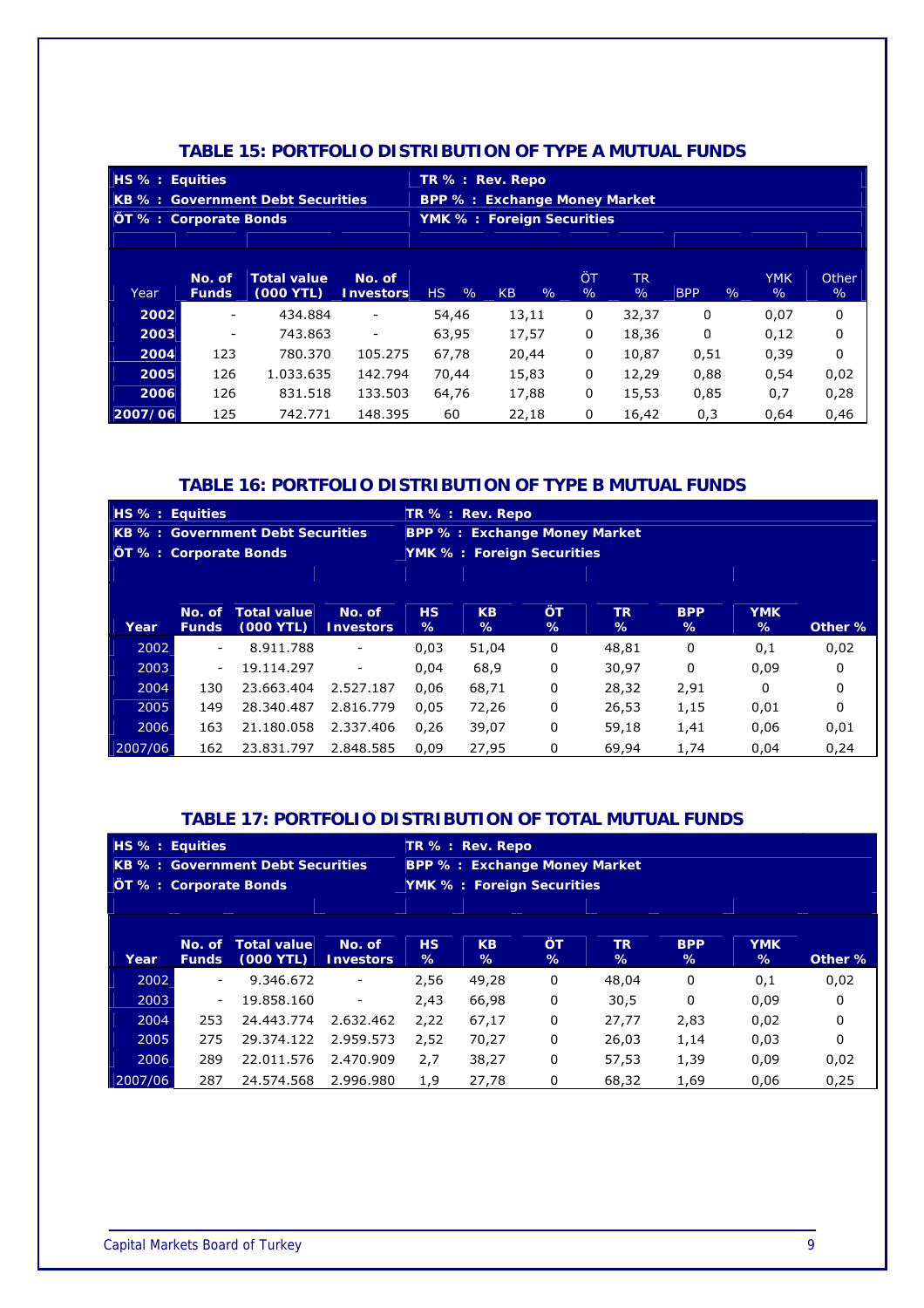# **TABLE 18: MARKET SHARE OF MUTUAL FUND FOUNDERS**

| <b>YEAR</b> | <b>Total Market share of first</b><br>three founders (%) | <b>Total Market share of</b><br>first five founders (%) | <b>Total Market share of</b><br>first ten founders (%) |
|-------------|----------------------------------------------------------|---------------------------------------------------------|--------------------------------------------------------|
| 2002        | 43,28                                                    | 63,22                                                   | 86,41                                                  |
| 2003        | 45,16                                                    | 64,16                                                   | 84,02                                                  |
| 2004        | 46,37                                                    | 64,13                                                   | 84,49                                                  |
| 2005        | 43,29                                                    | 63,63                                                   | 84,31                                                  |
| 2006        | 45,36                                                    | 66                                                      | 85.64                                                  |
| 2007/06     | 50,15                                                    | 69,44                                                   | 85,54                                                  |

# **1.4.2.Exchange Traded Funds**

#### **TABLE 19: EXCHANGE TRADED FUNDS**

| <b>Founder</b>                       | <b>Fund Title</b>                    |                                       | <b>Portfolio Distribution %</b> |                                 |                        |              |                       |
|--------------------------------------|--------------------------------------|---------------------------------------|---------------------------------|---------------------------------|------------------------|--------------|-----------------------|
|                                      |                                      | <b>Public</b><br><b>Offer</b><br>Date | <b>Equities</b>                 | Govt. Debt<br><b>Securities</b> | <b>Reverse</b><br>Repo | <b>Other</b> | <b>Total</b><br>(YTL) |
| 1 AKBANK T.A.S.                      | S&P/IFCI TÜRKİYE                     | 10.11.2006                            | 99.43                           | 0.00                            | 0.57                   | 0.00         | 3,879,724             |
| 2 BIZIM M.D.A.S.                     | DOW JONES DJIM TÜRKİYE               | 24.01.2006                            | 100.00                          | 0.00                            | 0.00                   | 0.00         | 3,352,929             |
| 3 FINANSBANK A.S.                    | <b>DOW JONES ISTANBUL20</b>          | 10.11.2005                            | 68.94                           | 22.74                           | 8.32                   | 0.00         | 61,860,210            |
| 4 FINANSBANK A.S.                    | KÜÇÜK VE ORTA ÖLÇ.ŞRK.SMIST İST.25   | 01.06.2006                            | 99.34                           | 0.00                            | 0.66                   | 0.00         | 2,420,995             |
| 5 FINANSBANK A.S.<br>IS YATIRIM M.D. | MALİ SEKTÖR DIŞI NFIST İST.20        | 26.12.2005                            | 98.63                           | 0.00                            | 1.37                   | 0.00         | 1,363,853             |
| 6 A.S.                               | İŞ YAT.-DOW JONWS TÜRKİYE EŞİT AĞ 15 | 19.12.2005                            | 99.63                           | 0.00                            | 0.37                   | 0.00         | 3,736,407             |
| 7 FINANSBANK A.S.                    | İSTANBUL GOLD B TİPİ ALTIN           | 21.09.2006                            | 0.00                            | 0.00                            | 0.00                   | 100.00       | 35,696,240            |
| <b>TOTAL</b>                         |                                      |                                       |                                 |                                 |                        |              | 112,310,359           |

# **1.4.3.Pension Funds**

#### **TABLE 20: PENSION FUNDS**

| <b>HS % : Equities</b><br>ÖT % : Corporate Bonds | KB % : Govt. Debt Securities<br>TR % : Rev. Repo |                    |                          |        |             |     |        |            |            |             |
|--------------------------------------------------|--------------------------------------------------|--------------------|--------------------------|--------|-------------|-----|--------|------------|------------|-------------|
| <b>YMK % : Foreign Securities</b>                | <b>BPP % : Exchange Money Market</b>             |                    |                          |        |             |     |        |            |            |             |
|                                                  |                                                  |                    |                          |        |             |     |        |            |            |             |
|                                                  |                                                  | <b>Total Value</b> | No. of                   | HS.    | <b>KB</b>   | ÖT  | TR.    | <b>BPP</b> |            | YMK Other   |
| Year                                             | <b>NUMBER</b>                                    | (Bin YTL)          | <b>Investors</b>         | $(\%)$ | $(\%)$      | (%) | $(\%)$ | $(\%)$     | $(\%)$     | (%)         |
| 2003                                             | 68                                               | 42.779,00          | $\overline{\phantom{0}}$ |        | 11.18 69.46 | 0   | 13.8   | 0.82       | 4,2        | 0,57        |
| 2004                                             | 81                                               | 296.124,83         | 1.040.217                |        | 13.32 72.44 | 0   | 9.07   | 3,33       | 1.84       | $\mathbf 0$ |
| 2005                                             | 96                                               | 1.219.049.10       | 2.025.705                |        | 11,12 80,41 | 0   |        | 5,35 0,91  | 0.76       | 1,45        |
| 2006                                             | 102                                              | 2.821.384,52       | 2.807.557                | 8.59   | 73,03       | 0   | 14.4   |            | $2,5$ 0,69 | 0,75        |
| 2007/06                                          | 103                                              | 3.745.940.06       | 3.777.057                |        | 9.02 70.32  | 0   |        | 15.5 0.12  | 0.59       | 4,49        |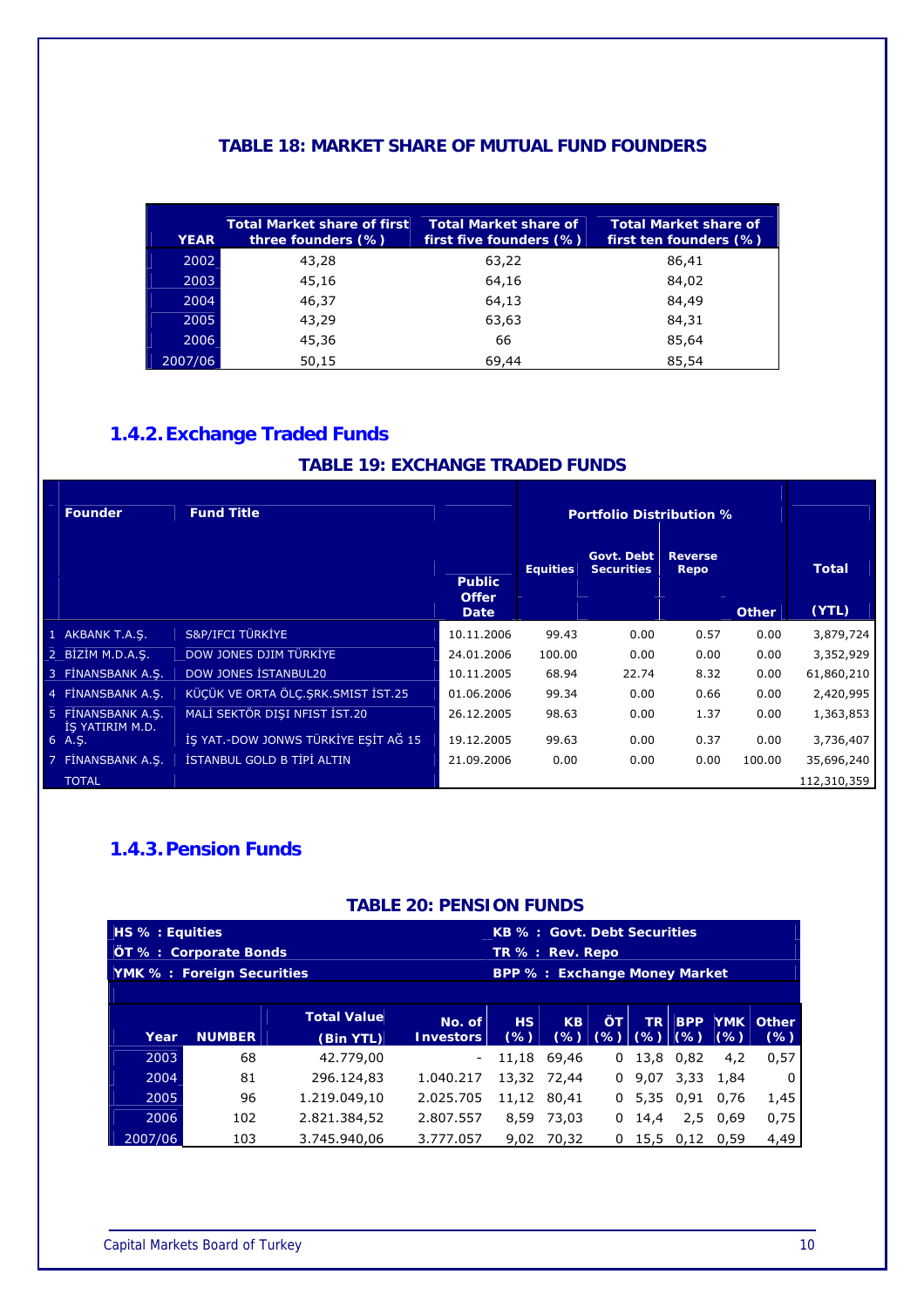| <b>YEAR</b> | <b>TOTAL MARKET SHARE OF THE</b><br><b>FIRST THREE FOUNDERS (%)</b> | <b>TOTAL MARKET SHARE OF THE FIRST</b><br><b>FIVE FOUNDERS (%)</b> |
|-------------|---------------------------------------------------------------------|--------------------------------------------------------------------|
| 2004        | 47.57                                                               | 72,30                                                              |
| 2005        | 47.39                                                               | 70.71                                                              |
| 2006        | 50,06                                                               | 71.10                                                              |
| 2007/06     | 48.34                                                               | 69.58                                                              |

#### **TABLE 21: MARKET SHARE OF PENSION FUND FOUNDERS**

# **1.4.4. Foreign Mutual Funds**

# **TABLE 22: PORTFOLIO VALUE OF FOREIGN MUTUAL FUNDS**  *Portfolio Value*

| Year    | <b>Number</b> | <b>000 YTL</b> | Million <sub>\$</sub> |
|---------|---------------|----------------|-----------------------|
| 2002    | 40            | 29 000         | 18                    |
| 2003    | 47            | 28,000         | 20                    |
| 2004    | 47            | 27,000         | 20                    |
| 2005    | 53            | 34.000         | 25                    |
| 2006    | 60            | 74.000         | 52                    |
| 2007/06 | 60            | 93.027         | 71                    |

## **1.4.5. Investment Trusts**

#### **TABLE 23: PORTFOLIO DISTRIBUTION OF INVESTMENT TRUSTS**

|                                                                           | HS % : Equities<br>KB % : Government Debt Securities |                        |                  |             |                  |    |            |            |            |              |
|---------------------------------------------------------------------------|------------------------------------------------------|------------------------|------------------|-------------|------------------|----|------------|------------|------------|--------------|
| ÖT % : Corporate Bonds                                                    |                                                      |                        | TR % : Rev. Repo |             |                  |    |            |            |            |              |
| <b>YMK % : Foreign Securities</b><br><b>BPP % : Exchange Money Market</b> |                                                      |                        |                  |             |                  |    |            |            |            |              |
|                                                                           |                                                      |                        |                  |             |                  |    |            |            |            |              |
|                                                                           |                                                      | <b>Net Asset Value</b> | <b>Market</b>    |             |                  | ÖT |            |            |            |              |
| Year                                                                      | No.of                                                |                        | Value            | <b>HS</b>   | <b>KB</b>        |    | <b>TR</b>  | <b>BPP</b> | <b>YMK</b> | <b>Other</b> |
|                                                                           | <b>Companies</b>                                     | (YTL)                  | (YTL)            | %           | ℅                | %  | $\%$       | ℅          | %          | %            |
| 2002                                                                      | 22                                                   | 138.926.236            | 71.413.233       | 47.09       | 32,13            | 0  | 20.51      | $\Omega$   | 0          | 0,27         |
| 2003                                                                      | 22                                                   | 223.676.358            | 159.320.867      |             | 54.6 32.87       | 0  | 11,82      | $\Omega$   | 0          | 0,71         |
| 2004                                                                      | 23                                                   | 314.433.125            | 297.587.329      | 62,56 27,21 |                  | 0  | 8.28       | 1.95       | 0          | 0            |
| 2005                                                                      | 26                                                   | 488.241.858            | 451.989.894      |             | 53,36 31,52      | 0  | 12,59      | 2.52       | 0          | $\mathbf{0}$ |
| 2006                                                                      | 30                                                   | 539.905.746            | 424.047.329      |             | 50,85 25,56 0,01 |    | 20,27      | 3,05       | 0          | 0,27         |
| 2007/06                                                                   | 33                                                   | 609.779.417            | 402.493.058      | 40,53 32,15 |                  | 0  | 26,59 0,47 |            | 0          | 0,26         |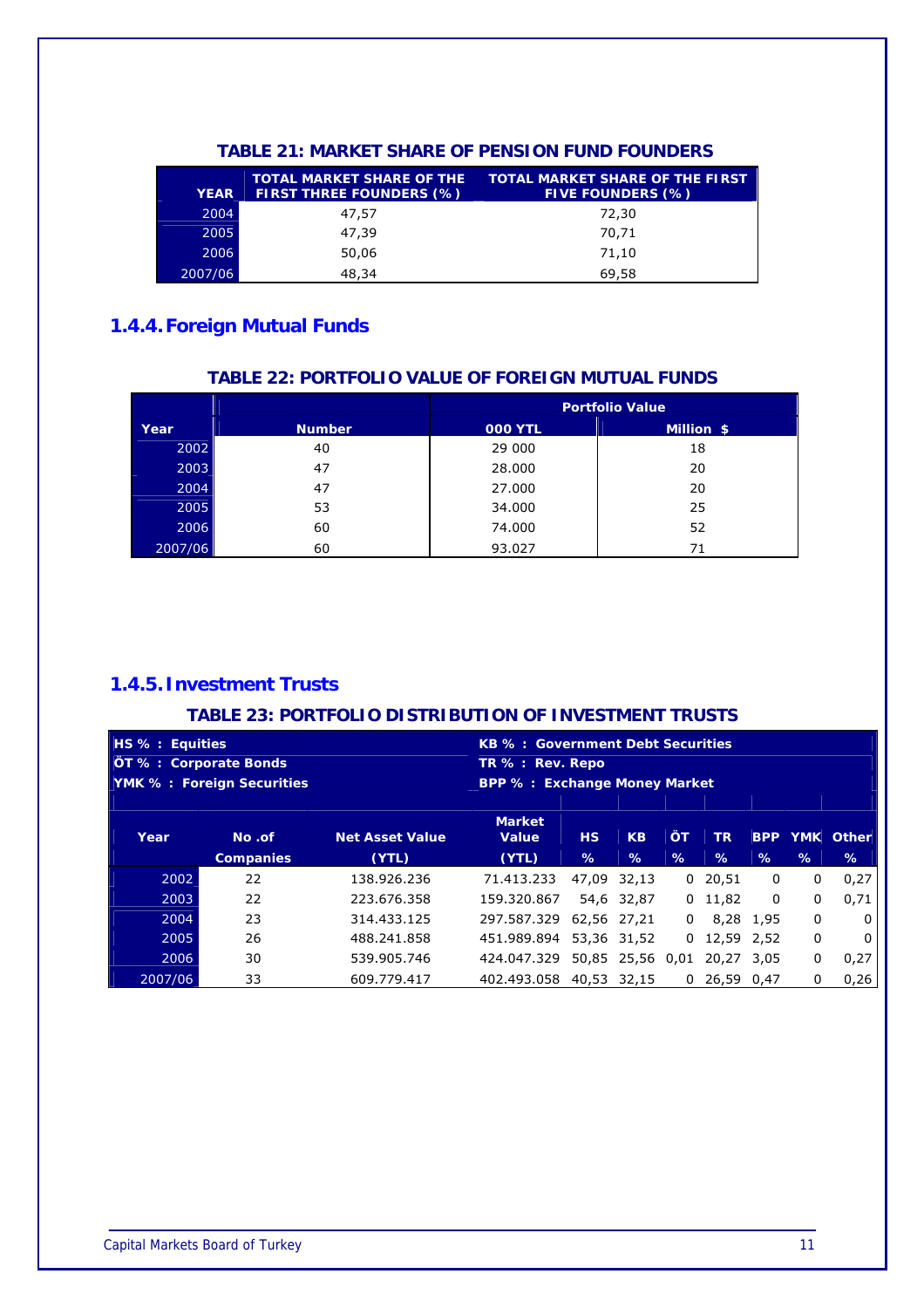| Year    | Number of        | <b>Net Asset Value</b> |            |  |  |  |
|---------|------------------|------------------------|------------|--|--|--|
|         | <b>Companies</b> | <b>000 YTL</b>         | Million \$ |  |  |  |
| 2002    | 22               | 138.926                | 85         |  |  |  |
| 2003    | 22               | 224,000                | 160        |  |  |  |
| 2004    | 23               | 314.433                | 234        |  |  |  |
| 2005    | 26               | 488,000                | 364        |  |  |  |
| 2006    | 30               | 539.906                | 382        |  |  |  |
| 2007/06 | 33               | 609.779                | 465        |  |  |  |

#### **TABLE 24: NET ASSET VALUE OF INVESTMENT TRUSTS**

# **1.4.6. Real Estate Investment Trusts**

#### **GRAPH 7: PORTFOLIO DISTRIBUTION OF REAL ESTATE INVESTMENT TRUSTS (JUNE 2007)**



#### **TABLE 25: PORTFOLIO VALUE OF REAL ESTATE INVESTMENT TRUSTS**

| Year    | No. of           | <b>Portfolio Value</b> |            |  |  |
|---------|------------------|------------------------|------------|--|--|
|         | <b>Companies</b> | <b>000 YTL</b>         | Million \$ |  |  |
| 2002    | 9                | 1.081.125              | 661        |  |  |
| 2003    | 9                | 1.179.000              | 845        |  |  |
| 2004    | 9                | 1.383.000              | 1.030      |  |  |
| 2005    | 10               | 2.209.000              | 1.645      |  |  |
| 2006    | 11               | 2.480.857              | 1.756      |  |  |
| 2007/06 | 13               | 3.612.358              | 2.756      |  |  |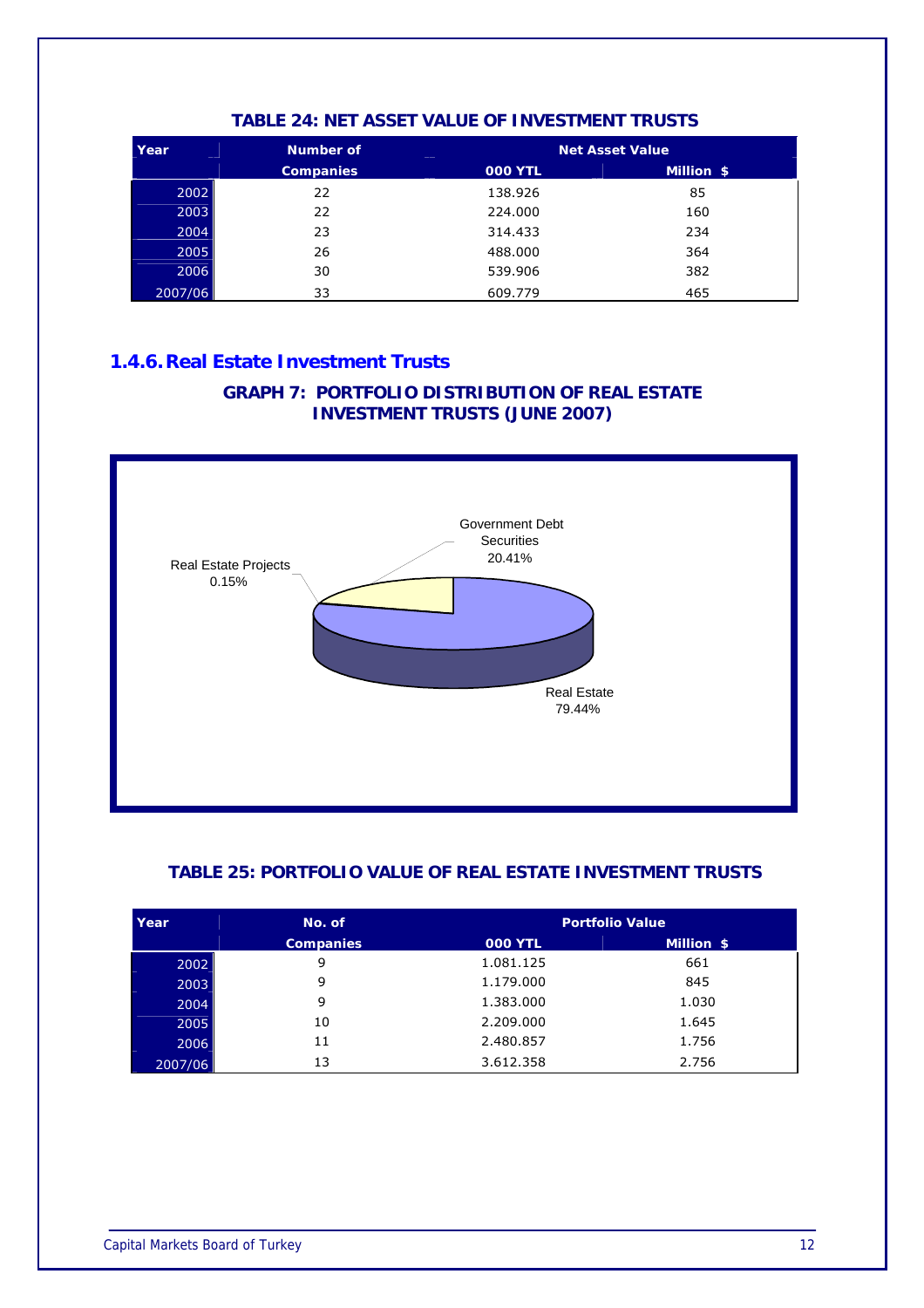# **1.4.7.Venture Capital Investment Companies**



#### **GRAPH 8: PORTFOLIO DISTRIBUTION OF VENTURE CAPITAL INVESTMENT COMPANIES (JUNE 2007)**

# **1.4.8.Portfolio Management Companies**

#### **TABLE 26: PORTFOLIO MANAGEMENT COMPANIES**

|        |                                          |                | Type of License   |                          |  |
|--------|------------------------------------------|----------------|-------------------|--------------------------|--|
|        |                                          | <b>PAID UP</b> |                   |                          |  |
| NO.    |                                          | <b>CAPITAL</b> | <b>PORTFOLIO</b>  | <b>INVESTMENT</b>        |  |
|        |                                          | (Million YTL)  | <b>MANAGEMENT</b> | <b>ADVISORY SERVICES</b> |  |
|        | 1 - AK PORTFÖY YÖNETİMİ A.Ş.             | 1,50           | $\ast$            |                          |  |
|        | 2 - ATA PORTFÖY YÖNETİMİ A.Ş.            | 1,50           | $\ast$            |                          |  |
|        | 3 - BENDER PORTFÖY YÖNETİMİ A.Ş.         | 0,75           | $\ast$            |                          |  |
|        | 4 - DENİZ PORTFÖY YÖNETİMİ A.AŞ.         | 0,75           |                   |                          |  |
|        | 5 - ECZACIBAŞI-UBP PORTFÖY YÖNETİMİ A.Ş. | 3,00           | $\ast$            |                          |  |
| $6 -$  | FİNANS PORTFÖY YÖNETİMİ A.Ş.             | 1,50           | $\ast$            | $\ast$                   |  |
|        | 7 - FORTIS PORTFÖY YÖNETİMİ A.Ş.         | 1,50           | $\ast$            | $\ast$                   |  |
|        | 8 - GARANTİ PORTFÖY YÖNETİMİ A.Ş.        | 10,00          | $\ast$            |                          |  |
| $9 -$  | GLOBAL PORTFÖY YÖNETİMİ A.Ş.             | 2,00           | $\ast$            | $\ast$                   |  |
|        | 10 - HSBC PORTFÖY YÖNETİMİ A.Ş.          | 1,00           | $\ast$            | $\ast$                   |  |
|        | 11 - İNTER PORTFÖY YÖNETİMİ A.Ş.         | 1,50           | $\ast$            |                          |  |
|        | 12 - İSVİÇRE PORTFÖY YÖNETİMİ A.Ş.       | 0,95           | $\ast$            |                          |  |
|        | 13 - İŞ PORTFÖY YÖNETİMİ A.Ş.            | 15,00          | $\ast$            | $\ast$                   |  |
|        | 14 - OYAK PORTFÖY YÖNETİMİ A.Ş.          | 4,58           | $\ast$            |                          |  |
|        | 15 - TEB PORTFÖY YÖNETİMİ A.Ş.           | 2,41           | $\ast$            | $\ast$                   |  |
|        | 16 - VAKIF PORTFÖY YÖNETİMİ A.Ş.         | 1,50           | $\ast$            |                          |  |
|        | 17 - YAPI KREDİ PORTFÖY YÖNETİMİ A.Ş.    | 2,35           | $\ast$            | $\ast$                   |  |
| $18 -$ | ZİRAAT PORTFÖY YÖNETİMİ A.Ş.             | 1,50           | $\ast$            | $\ast$                   |  |
|        | <b>TOTAL</b>                             | 53,29          | 18                | 10                       |  |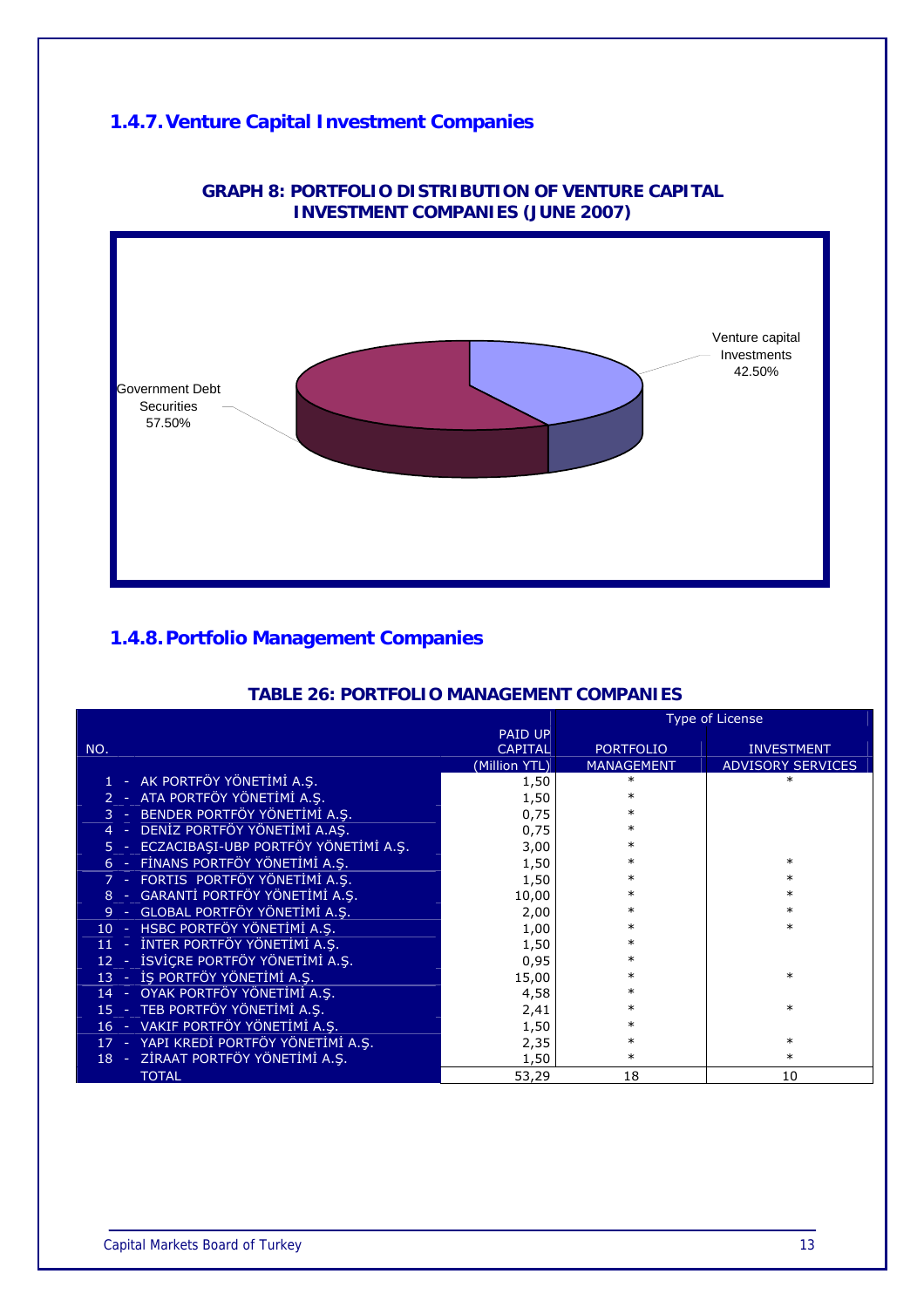

### **GRAPH 9: PORTFOLIO SIZE MANAGED BY PORTFOLIO MANAGEMENT COMPANIES**

# **1.4.9. Intermediary Institutions**

| <b>TABLE 27: NUMBER OF INTERMEDIARY INSTITUTIONS</b> |      |      |      |
|------------------------------------------------------|------|------|------|
| 2002                                                 | 2003 | 2004 | 2005 |

|                         | 2002 | 2003 | 2004 | 2005 | 2006 |
|-------------------------|------|------|------|------|------|
| <b>Banks</b>            |      |      |      |      |      |
| <b>Total Private</b>    | 40   | 37   | 35   | 34   | 34   |
| <b>Domestic</b>         | 25   | 24   | 22   | 22   | 19   |
| Foreign                 | 15   | 13   | 13   | 12   | 15   |
| <b>Total Public</b>     | 8    |      |      | 6    | 6    |
| <b>Public</b>           |      |      |      |      | 5    |
| <b>TMSF</b>             |      |      |      |      |      |
| <b>Total</b>            | 48   | 44   | 42   | 40   | 40   |
| <b>Brokerage Houses</b> |      |      |      |      |      |
| <b>Total Private</b>    | 107  | 106  | 97   | 92   | 96   |
| <b>Domestic</b>         | 98   | 97   | 88   | 82   | 77   |
| Foreign                 | 9    | 9    | 9    | 10   | 18   |
| <b>Total Public</b>     | 12   | 11   | 12   | 9    | 5    |
| <b>Public</b>           |      |      | 4    |      | 4    |
| <b>TMSF</b>             | 8    |      | 8    |      |      |
| <b>Total</b>            | 119  | 117  | 109  | 101  | 101  |
| <b>TOTAL</b>            | 167  | 161  | 151  | 141  | 141  |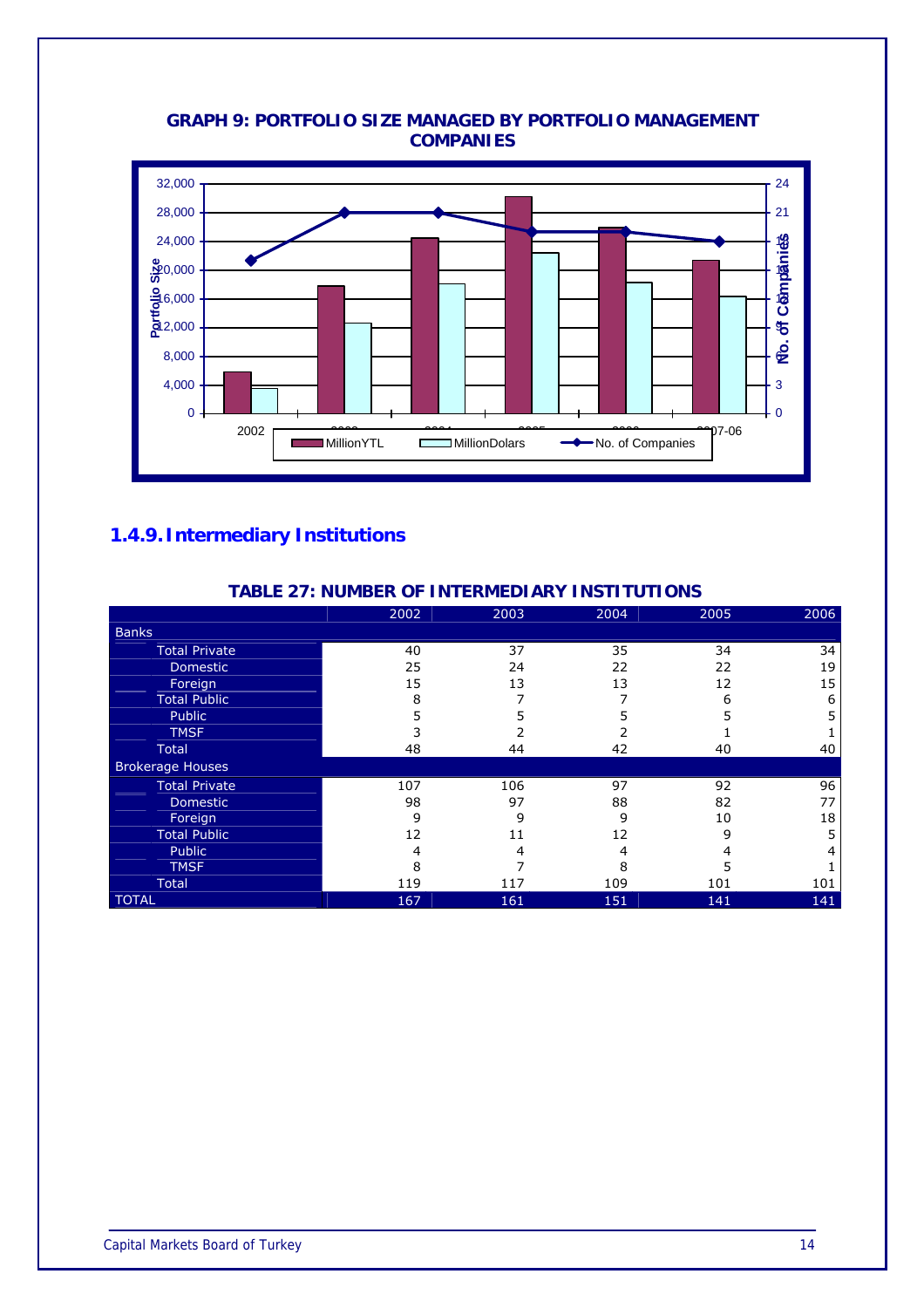| PERIOD  | <b>EQUITY CAPITAL</b><br>(Million YTL) | <b>OWN FUNDS</b><br>(Million YTL) | <b>TOTAL</b><br><b>LIABILITIES</b><br>(Million<br>YTL) | <b>LAST 3 MONTHS</b><br><b>OPERATING</b><br><b>EXPENSES (Million</b><br>YTL) | <b>RİSK</b><br><b>PROVISION</b><br>(Million YTL) | <b>LAST 3 MONTHS</b><br><b>OPERATING</b><br><b>EXPENSES /</b><br><b>OWN FUNDS</b><br>(%) | <b>RİSK</b><br>KARSILIĞI/<br><b>OWN FUNDS</b><br>( %) | <b>TOTAL</b><br><b>LIABILITIES</b><br>/ OWN<br>FUNDS (%) |
|---------|----------------------------------------|-----------------------------------|--------------------------------------------------------|------------------------------------------------------------------------------|--------------------------------------------------|------------------------------------------------------------------------------------------|-------------------------------------------------------|----------------------------------------------------------|
| 2002    | 736,79                                 | 808,47                            | 356,66                                                 | 116,56                                                                       | 115,70                                           | 14,4                                                                                     | 14,3                                                  | 44,1                                                     |
| 2003    | 927,51                                 | 680,45                            | 354,33                                                 | 135,06                                                                       | 97,66                                            | 19,8                                                                                     | 14,4                                                  | 52,1                                                     |
| 2004    | 1.174,61                               | 900,60                            | 312,71                                                 | 135,59                                                                       | 101,60                                           | 15,1                                                                                     | 11,3                                                  | 34,9                                                     |
| 2005    | 1.435,42                               | 1.139,94                          | 561,34                                                 | 149,62                                                                       | 138,55                                           | 13,1                                                                                     | 12,2                                                  | 49,2                                                     |
| 2006    | 1.533,53                               | 1.204,67                          | 895,98                                                 | 163,73                                                                       | 265,47                                           | 13,6                                                                                     | 22,0                                                  | 74,4                                                     |
| 2007/06 | 1.675,44                               | 1.324,71                          | 1.247,23                                               | 179,02                                                                       | 278,05                                           | 13,5                                                                                     | 21,0                                                  | 94,2                                                     |

# **TABLE 28: CAPITAL ADEQUACY OF BROKERAGE HOUSES**

#### **TABLE 29: LOCATIONAL DISTRIBUTION OF BROKERAGE HOUSES**

|                     |                     |                 |          | Liaison        |
|---------------------|---------------------|-----------------|----------|----------------|
|                     | <b>Headquarters</b> | <b>Branches</b> | Agencies | <b>Offices</b> |
| <b>İSTANBUL</b>     | 101                 | 64              |          | 20             |
| <b>ANKARA</b>       | 2                   | 30              |          | 5              |
| <b>İZMİR</b>        |                     | 26              |          |                |
| <b>ADANA</b>        |                     | 11              |          |                |
| <b>BURSA</b>        |                     | 10              |          | 5              |
| <b>ANTALYA</b>      |                     | 8               |          | 4              |
| <b>DENİZLİ</b>      |                     | 7               |          |                |
| <b>GAZİANTEP</b>    |                     | 7               |          |                |
| MUĞLA               |                     | 6               |          |                |
| <b>OTHER CITIES</b> | 0                   | 71              |          | 28             |
| <b>TOTAL</b>        | 104                 | 240             |          | 64             |

#### **TABLE 30: INTERMEDIARY LICENSES BY PAID UP CAPITAL**

|                                                      |                                            |                                                     |              |                                       | <b>TYPE OF LICENSE</b>                                  |             |                                 |                                      |
|------------------------------------------------------|--------------------------------------------|-----------------------------------------------------|--------------|---------------------------------------|---------------------------------------------------------|-------------|---------------------------------|--------------------------------------|
| <b>PAID UP</b><br><b>CAPITAL</b><br>(Million<br>YTL) | <b>NO OF</b><br>INTER-<br><b>MEDIARIES</b> | <b>SECONDARY</b><br><b>MARKET</b><br><b>TRADING</b> | UNDERWRITING | <b>PORTFOLIO</b><br><b>MANAGEMENT</b> | <b>INVESTMENT</b><br><b>ADVISORY</b><br><b>SERVICES</b> | <b>REPO</b> | <b>MARGIN</b><br><b>TRADING</b> | <b>DERIVATIVES</b><br><b>TRADING</b> |
| $0 - 4,99$                                           | 67                                         | 67                                                  | 33           | 27                                    | 28                                                      | 32          | 60                              | 29                                   |
| $5-9,99$                                             | 21                                         | 21                                                  | 13           | 15                                    | 12                                                      | 15          | 19                              |                                      |
| $10-14,99$                                           | 6                                          |                                                     |              |                                       | 6                                                       | 6           |                                 |                                      |
| 15-19,99                                             |                                            |                                                     |              |                                       |                                                         |             |                                 |                                      |
| 20-24,99                                             |                                            |                                                     |              |                                       |                                                         |             |                                 |                                      |
| 25-29,99                                             |                                            |                                                     |              |                                       |                                                         |             |                                 |                                      |
| 30-34,99                                             |                                            |                                                     |              |                                       |                                                         |             |                                 |                                      |
| 35-39,99                                             |                                            |                                                     |              |                                       |                                                         |             |                                 |                                      |
| 40-44,99                                             |                                            |                                                     |              |                                       |                                                         |             |                                 |                                      |
| $45 - 49,99$                                         |                                            |                                                     |              |                                       |                                                         |             |                                 |                                      |
| $50+$                                                |                                            |                                                     |              |                                       |                                                         |             |                                 |                                      |
| <b>TOTAL</b>                                         | 104                                        | 104                                                 | 62           | 58                                    | 56                                                      | 63          | 95                              | 54                                   |